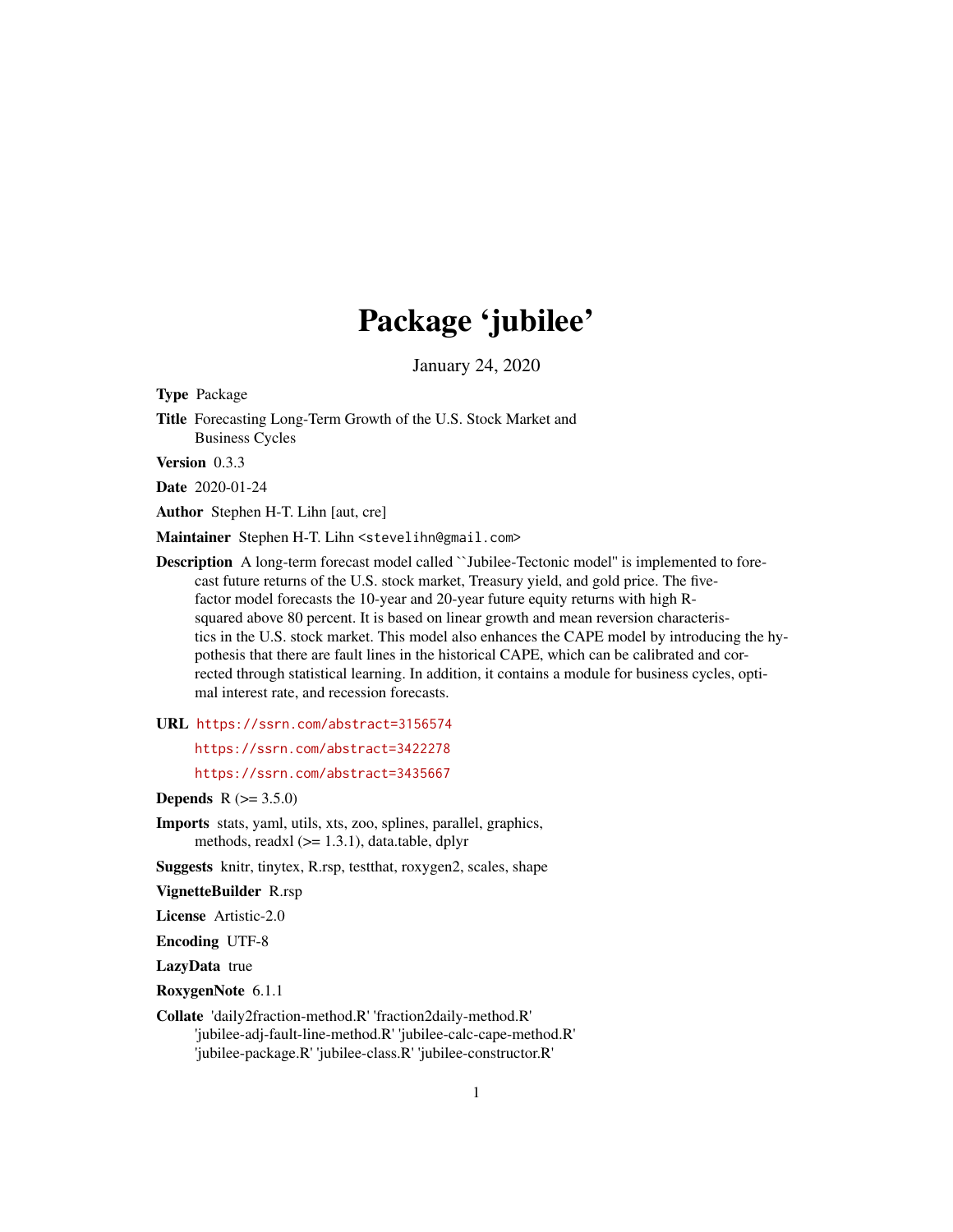'jubilee-eqty-ols-method.R' 'jubilee-forward-rtn-method.R' 'jubilee-fred-data-method.R' 'jubilee-locate-file.R' 'jubilee-macro-cost-method.R' 'jubilee-macro-fit-method.R' 'jubilee-macro-predict-method.R' 'jubilee-mcsapply-method.R' 'jubilee-ols-method.R' 'jubilee-optimal-tb3ms-method.R' 'jubilee-predict-method.R' 'jubilee-read-fred-file.R' 'jubilee-repo-class.R' 'jubilee-repo-config.R' 'jubilee-repo-constructor.R' 'jubilee-std-fault-line-method.R' 'jubilee-yield-inversion-method.R' 'tri-wave-class.R' 'tri-wave-constructor.R' 'tri-wave-model.R'

#### NeedsCompilation no

Repository CRAN

Date/Publication 2020-01-24 16:40:02 UTC

# R topics documented:

|                                                                                                                    | 3               |
|--------------------------------------------------------------------------------------------------------------------|-----------------|
|                                                                                                                    | 3               |
|                                                                                                                    | $\overline{4}$  |
|                                                                                                                    | $\overline{4}$  |
|                                                                                                                    | 5               |
|                                                                                                                    | 6               |
|                                                                                                                    | 7               |
|                                                                                                                    | 7               |
|                                                                                                                    | 8               |
|                                                                                                                    | 9               |
|                                                                                                                    | $\overline{10}$ |
|                                                                                                                    | 11              |
|                                                                                                                    | 11              |
|                                                                                                                    | <sup>12</sup>   |
|                                                                                                                    | -13             |
|                                                                                                                    | 14              |
|                                                                                                                    |                 |
|                                                                                                                    | 16              |
| jubilee.read_fred_file $\dots \dots \dots \dots \dots \dots \dots \dots \dots \dots \dots \dots \dots \dots \dots$ | 16              |
|                                                                                                                    | 17              |
|                                                                                                                    |                 |
|                                                                                                                    |                 |
|                                                                                                                    |                 |
|                                                                                                                    | 20              |
|                                                                                                                    | 21              |
|                                                                                                                    | 21              |
| triangle                                                                                                           | 22              |
|                                                                                                                    |                 |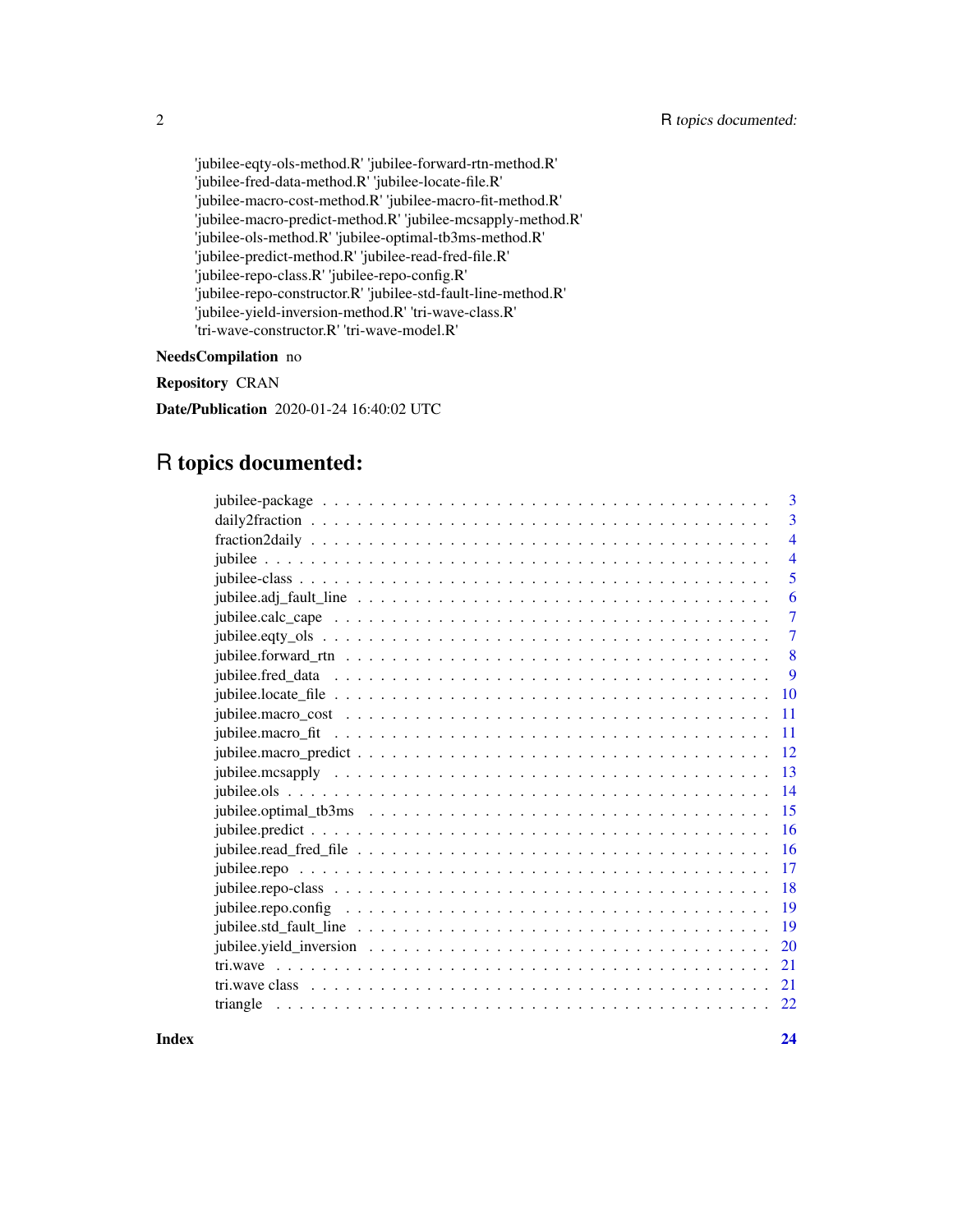<span id="page-2-0"></span>jubilee-package *jubilee: A package to forecast long-term growth of the US stock market and business cycles*

## **Description**

The jubilee package provides the core class and functions to forecast long-term growth of the U.S. stock market. It also contains a module for business cycles, optimal interest rate, and recession forecasts. A tutorial is provided to demonstrate how to use this package and explain the relation between the mathematical notations and the functions and data columns in this package.

#### Author(s)

Stephen H-T. Lihn

#### References

Stephen H.T. Lihn, "Jubilee Tectonic Model: Forecasting Long-Term Growth and Mean Reversion in the U.S. Stock Market." Available at SSRN: <https://ssrn.com/abstract=3156574> or via DOI: <http://dx.doi.org/10.2139/ssrn.3156574>

Stephen H.T. Lihn, "Business Cycles, Optimal Interest Rate, and Recession Forecast From Yield Curve, Unemployment, GDP, and Payrolls." Available at SSRN: [https://ssrn.com/abstract=](https://ssrn.com/abstract=3422278) [3422278](https://ssrn.com/abstract=3422278)

daily2fraction *Converter from daily Date to fraction*

#### Description

Utility to convert from daily Date (R's Date object) to fraction.

#### Usage

daily2fraction(d)

#### Arguments

d array of Date object, or string in ISO yyyy-mm-dd format

## Value

numeric, year in fraction convention

#### Author(s)

Stephen H. Lihn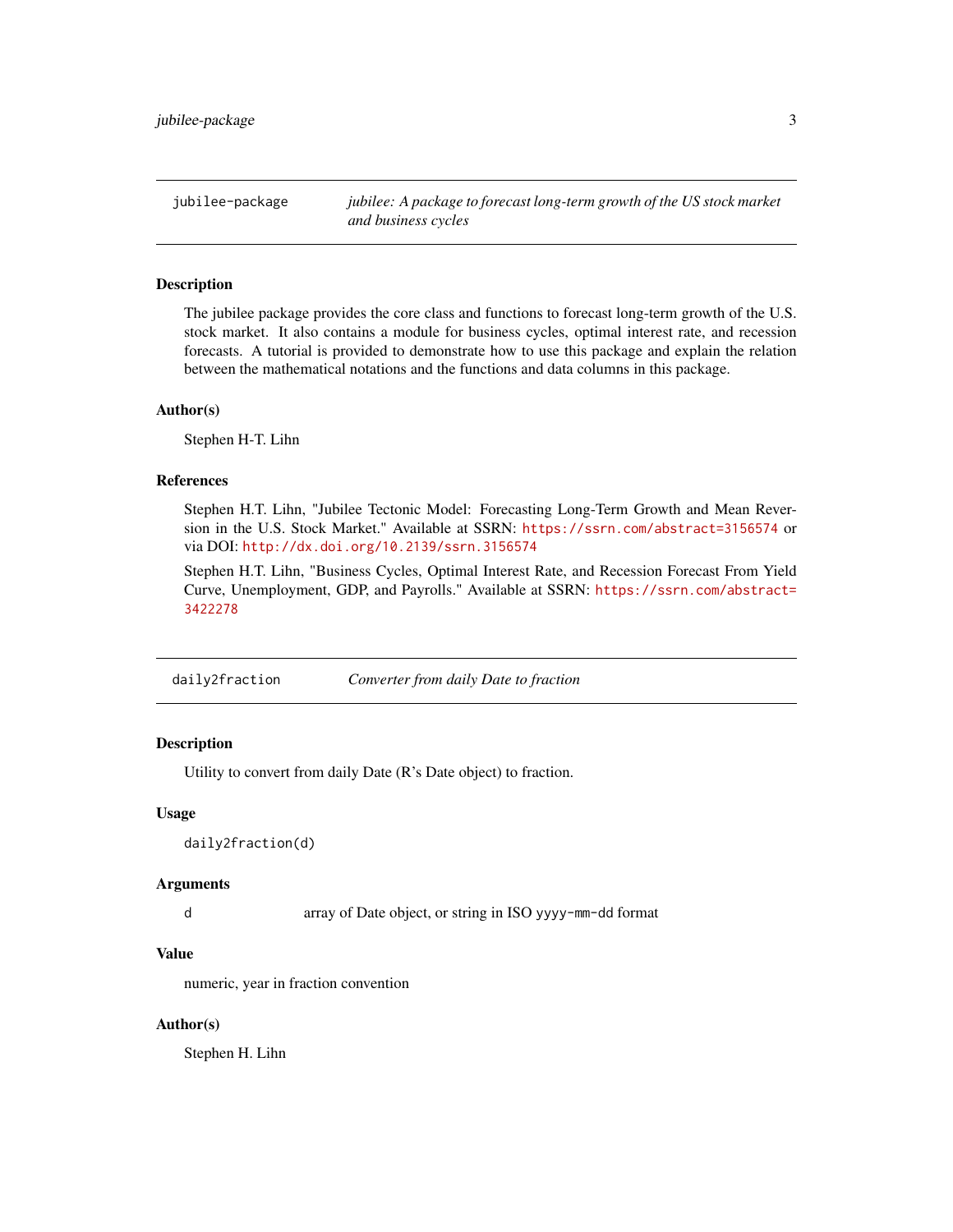#### <span id="page-3-0"></span>Examples

```
daily2fraction(as.Date("2017-01-15")) # 2017.038
daily2fraction(as.Date("2017-02-14")) # 2017.122
daily2fraction(as.Date("2017-07-15")) # 2017.538
```
fraction2daily *Converter from fraction to daily Date*

#### Description

Utility to convert from fraction to daily Date (R's Date object).

#### Usage

```
fraction2daily(fraction)
```
#### Arguments

fraction numeric, representing year in fraction convention.

#### Value

array of Date object

# Author(s)

Stephen H. Lihn

#### Examples

```
fraction2daily(2017.038) # 2017-01-15
fraction2daily(2017.125) # 2017-02-15
```
jubilee *Constructor of the jubilee class*

#### Description

Construct an jubilee object which holds raw and derived data, channel regression results, and other derived analytical quantities. This object is the main object to perform various forecasts and analyses.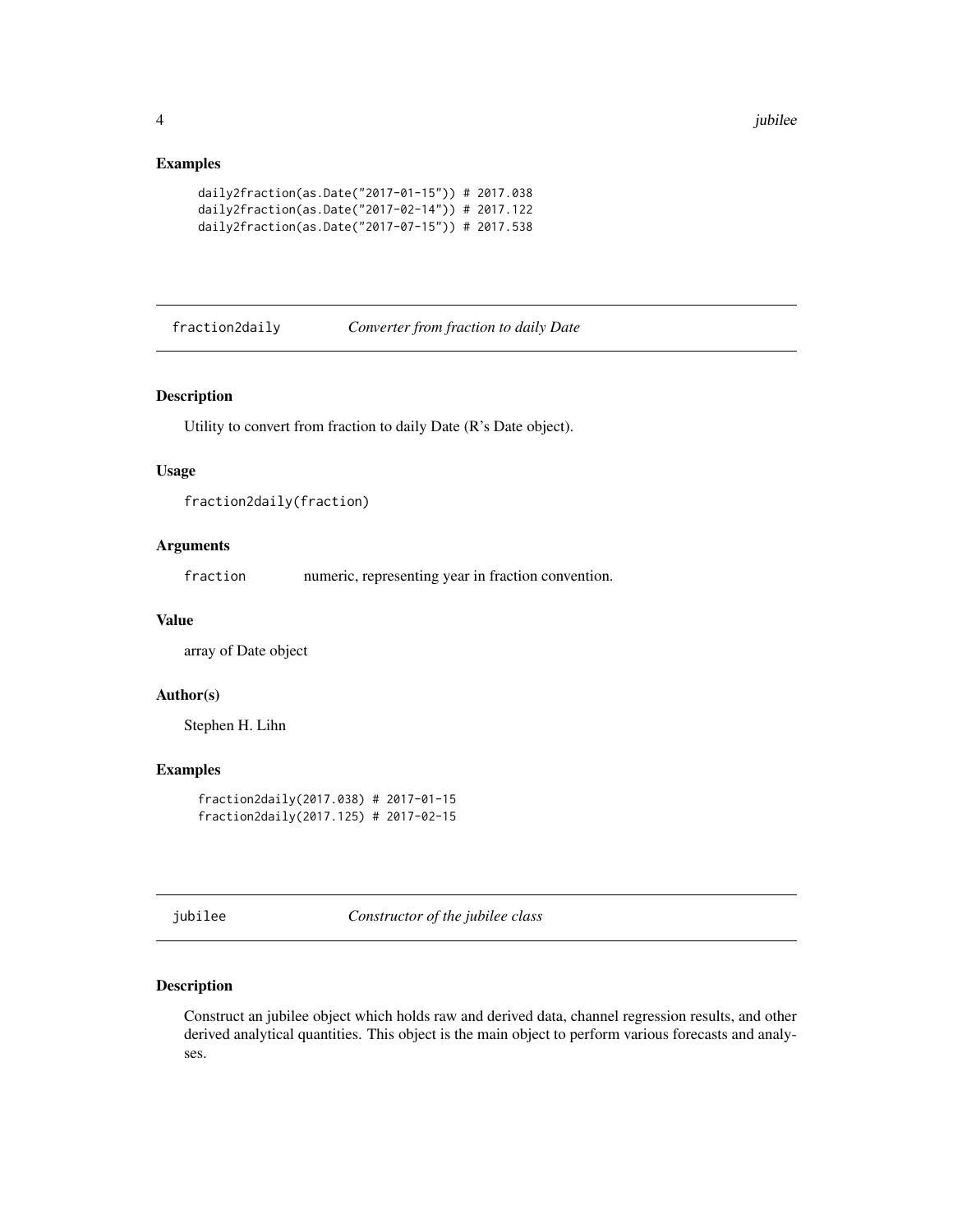## <span id="page-4-0"></span>jubilee-class 5

### Usage

```
jubilee(dtb, lookback.channel = 45, fwd.rtn.duration = 20,
 force = TRUE)
```
#### Arguments

| dtb              | data.table from the jubilee.repo object, typically it is the ie slot. The user is<br>allowed to provide custom data object to research different markets, as long as |
|------------------|----------------------------------------------------------------------------------------------------------------------------------------------------------------------|
|                  | the column names are compliant.                                                                                                                                      |
| lookback.channel |                                                                                                                                                                      |
|                  | numeric, look-back channel in years to calculate mean-reversion. Default is 45.                                                                                      |
| fwd.rtn.duration |                                                                                                                                                                      |
|                  | numeric, forward return duration in years. Default is 20.                                                                                                            |
| force            | logical, if FALSE, allowed to retrieve previous object stored in option. Default<br>is TRUE.                                                                         |

#### Value

an object of the jubilee class

#### Author(s)

Stephen H. Lihn

#### Examples

```
## Not run:
 repo <- jubilee.repo(online=FALSE)
 ju <- jubilee(repo@ie, 45, 20)
```
## End(Not run)

jubilee-class *The jubilee class*

#### Description

This S4 class stores raw and derived data, channel regression settings and results.

#### Slots

call the match.call slot.

lookback.channel numeric, the look-back channel in years.

fwd.rtn.duration numeric, the forward return duration in years.

reg.dtb data.table, contains the regression data.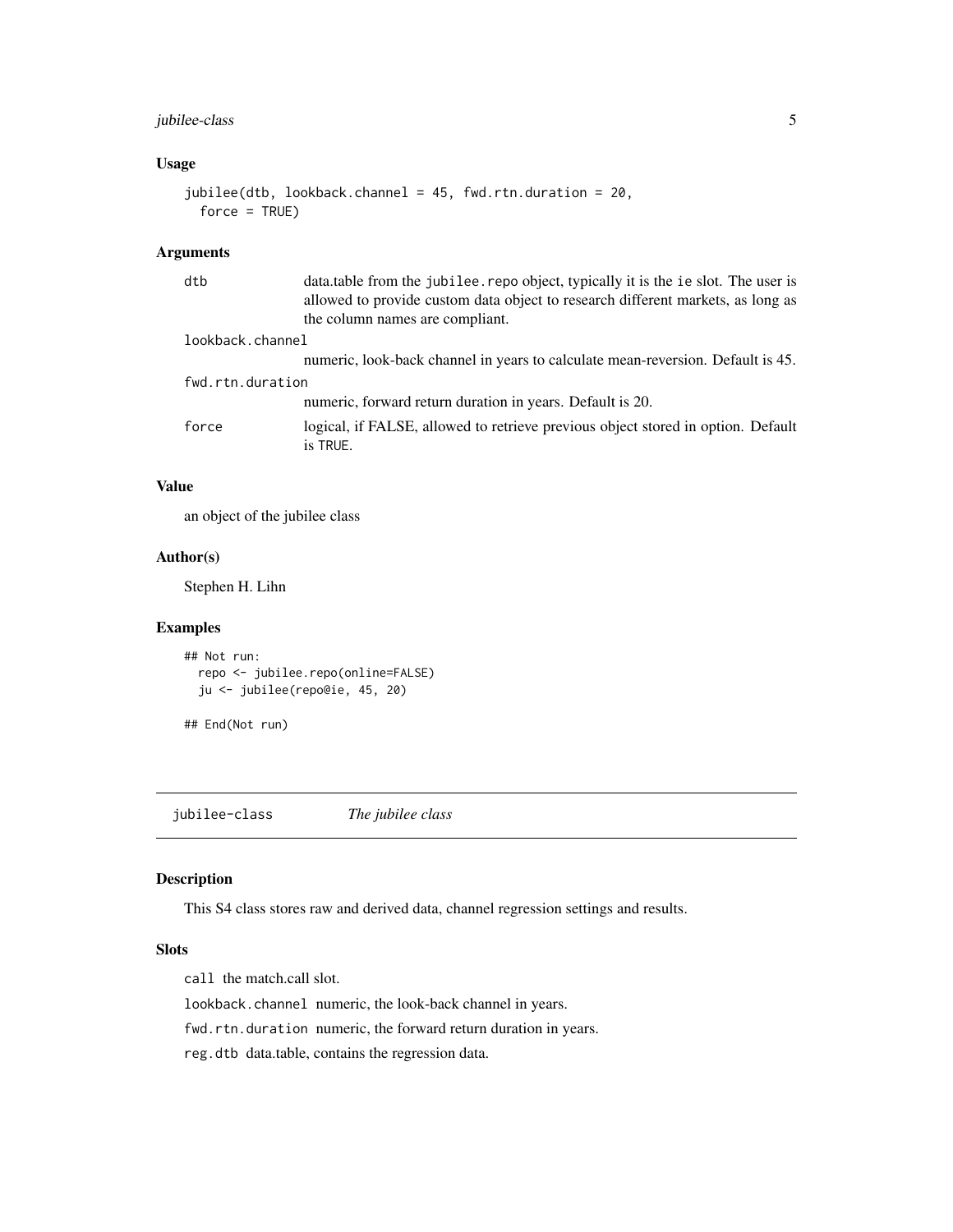<span id="page-5-0"></span>dtb data.table, contains the consolidated market data.

rate.spread.mean numeric, the mean of the yield spread, used to calculate rate.spread.norm column.

create.time POSIXct, records the creation time of this object.

jubilee.adj\_fault\_line

*Adjust the time series by fault lines*

## Description

This utility is used to adjust the time series by the provided fault lines.

#### Usage

```
jubilee.adj_fault_line(fraction, ts, fl, months = 1)
```
#### Arguments

| fraction | numeric, representing year in fraction convention.                                                                                                                                                                                                                          |  |
|----------|-----------------------------------------------------------------------------------------------------------------------------------------------------------------------------------------------------------------------------------------------------------------------------|--|
| ts       | numeric, time series to be adjusted, typically it is log. cape 10 or log. cape 20.                                                                                                                                                                                          |  |
| f1       | the fault line matrix. See jubilee.std_fault_line() for more detail. If it is<br>provided as character string, it will be looked up as the name of data set in the<br>standard fault line library. If it is provided as numeric array, it will be converted<br>to a matrix. |  |
| months   | interval in months to ramp up the fault line. Default is 1.                                                                                                                                                                                                                 |  |

#### Value

numeric, ts adjusted by fault lines

#### Author(s)

Stephen H. Lihn

#### Examples

```
## Not run:
 repo <- jubilee.repo(online=FALSE)
 dj <- jubilee(repo@ie, 45, 10)@reg.dtb
 dj$log.cape10.adj <- jubilee.adj_fault_line(dj$fraction, dj$log.cape10, "r_nom_f10_5ftr_4fl")
```
## End(Not run)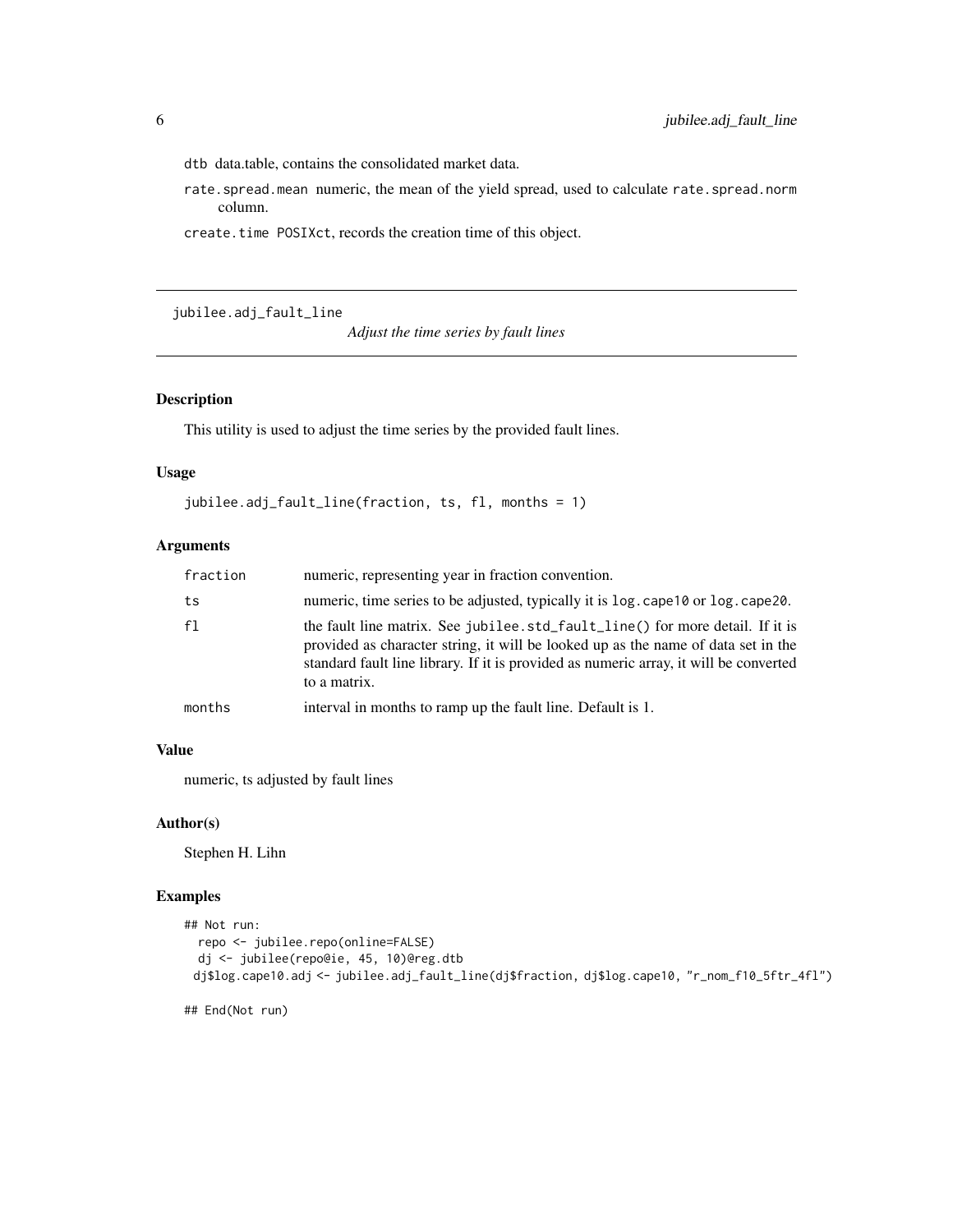<span id="page-6-0"></span>jubilee.calc\_cape *Internal utility to calculate n-year CAPE*

#### Description

This CAPE calculator replicates the methodology of Shiller, so that one can calculate n-year CAPE, e.g. n=20. This utility has been calibrated by original 10-year CAPE data from Shiller.

#### Usage

jubilee.calc\_cape(dtb, period, tol.frac = 1/6)

#### **Arguments**

| dtb      | data.table                                                                                                                             |
|----------|----------------------------------------------------------------------------------------------------------------------------------------|
| period   | numeric, the backward-looking regression period                                                                                        |
| tol.frac | numeric, tolerance of missing data in the beginning of the time series, expressed<br>as fraction. Default is 1/6, that is, two months. |

# Value

numeric, the same length as dtb\$fraction.

#### Author(s)

Stephen H. Lihn

## Examples

```
## Not run:
  dtb <- jubilee.repo(online=FALSE)@ie
  cape10 <- jubilee.calc_cape(dtb, 10)
  cape20 <- jubilee.calc_cape(dtb, 20)
```
## End(Not run)

jubilee.eqty\_ols *Internal utility to calculate OLS regression for log total return index*

## Description

Calculate the OLS regression for log total return index

#### Usage

```
jubilee.eqty_ols(dtb, end.frac, lookback.channel, tol.frac = 1/6)
```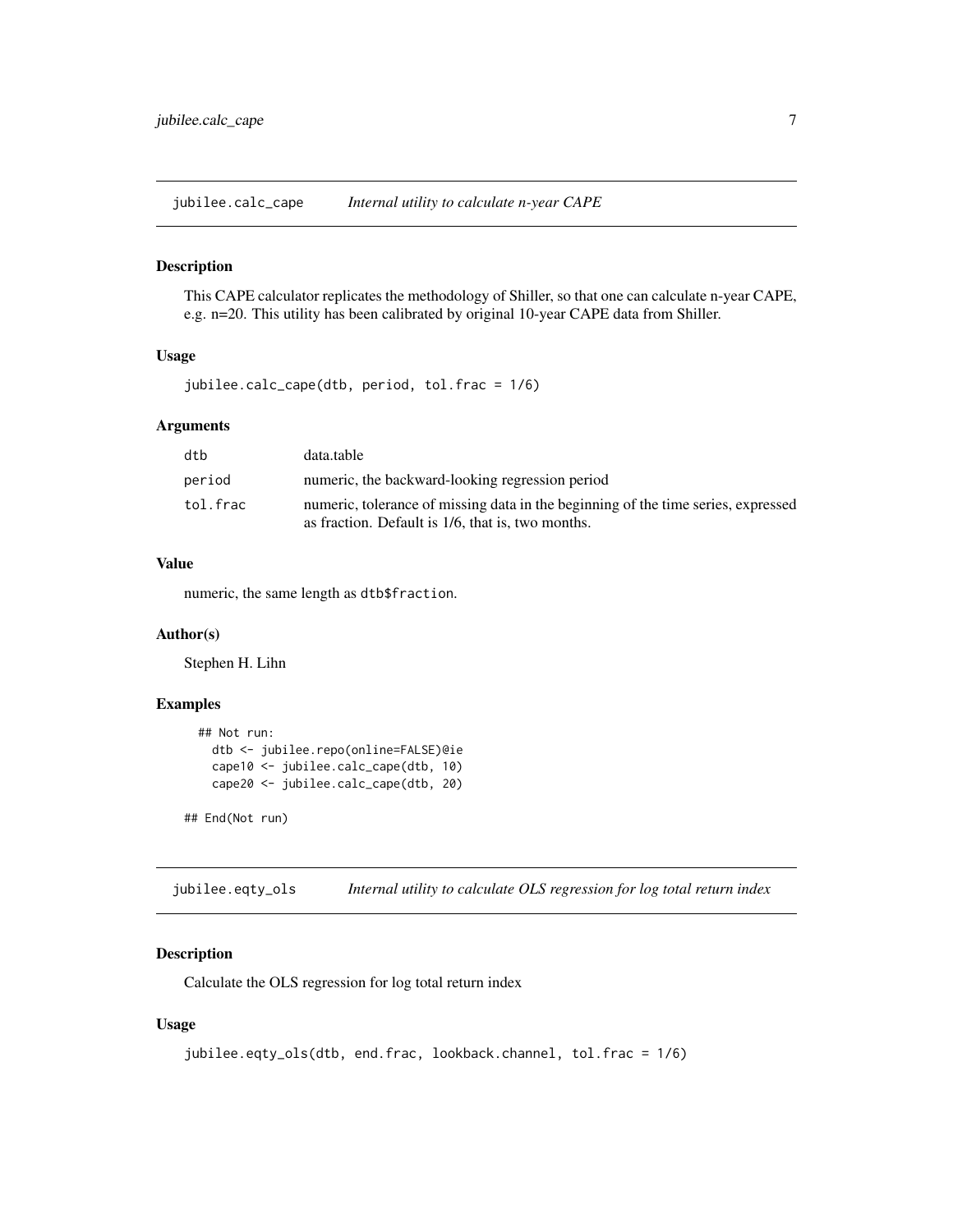#### <span id="page-7-0"></span>**Arguments**

| dtb              | data, table that contains fraction and log, tri columns.                                                              |  |
|------------------|-----------------------------------------------------------------------------------------------------------------------|--|
| end.frac         | numeric, the ending fraction of regression.                                                                           |  |
| lookback.channel |                                                                                                                       |  |
|                  | numeric, the backward-looking regression period                                                                       |  |
| tol.frac         | numeric, tolerance of missing data in the beginning, expressed as fraction. De-<br>fault is 1/6, that is, two months. |  |

#### Value

two-element array  $c(a,R)$  if end. frac is length-one; data.table with end. frac as fraction column if end.frac is an array.

#### Author(s)

Stephen H. Lihn

#### Examples

```
## Not run:
  dtb <- jubilee.repo(online=FALSE)@ie
  jubilee.eqty_ols(dtb, 1970, 50) # c(11.8671626, 0.1008371)
```
## End(Not run)

jubilee.forward\_rtn *Internal utility to calculate annualized forward and backward (log) return*

#### Description

These two internal utilities are intended to be used to calculate the annualized forward and backward log-return on the given time series. It is really calculating the speed of change, aka log-return, expecting the input to be in logrithmic scale. The forward return is typically the response variable in a forecast. The backward return is often used as explanatory variable in a regression.

#### Usage

```
jubilee.forward_rtn(fraction, ts, fwd.rtn.duration, tol.frac = 1/12)
jubilee.backward_rtn(fraction, ts, bwd.rtn.duration, tol.frac = 1/12)
```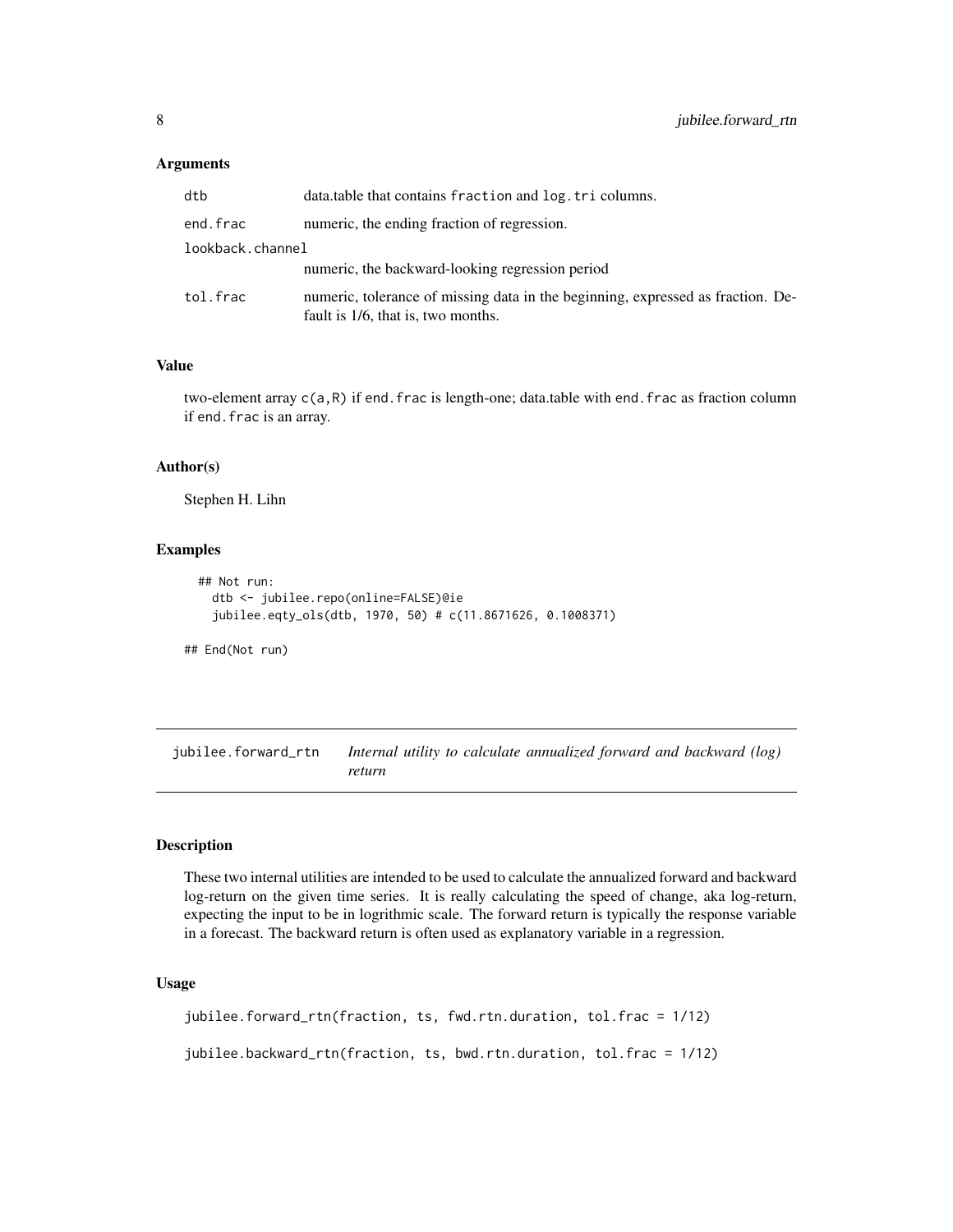## <span id="page-8-0"></span>jubilee.fred\_data 9

#### Arguments

| fraction         | numeric, the ending fraction of regression                                                                                                                                     |
|------------------|--------------------------------------------------------------------------------------------------------------------------------------------------------------------------------|
| ts               | numeric, the time series data, typically in log-scale                                                                                                                          |
| fwd.rtn.duration |                                                                                                                                                                                |
|                  | numeric, the forward-looking regression period                                                                                                                                 |
| tol.frac         | numeric, tolerance of missing data in the beginning of backward return, or the<br>ending of the forward return, expressed as fraction. Default is 1/12, that is, one<br>month. |
| bwd.rtn.duration |                                                                                                                                                                                |
|                  | numeric, the backward-looking regression period                                                                                                                                |

#### Value

numeric, the same length as fraction

#### Author(s)

Stephen H. Lihn

#### Examples

```
## Not run:
  dtb <- jubilee.repo(online=FALSE)@ie
  dtb$fwd.logr.10 <- jubilee.forward_rtn(dtb$fraction, dtb$log.tri, 10)
  dtb$bwd.logr.10 <- jubilee.backward_rtn(dtb$fraction, dtb$log.tri, 10)
  head(subset(dtb, fraction >= 1990),1)$fwd.logr.10 # 1/1990+10y: 0.16745
  tail(subset(dtb, fraction <= 2000+1/12),1)$bwd.logr.10 # the same as above
```
## End(Not run)

jubilee.fred\_data *Internal utility to download time series data from FRED*

#### Description

This utility downloads time series from FRED. Many time series that this package uses are available on FRED. Therefore, this utility is used to provide daily or monthly updates by concatenating live data to the internal static data.

#### Usage

```
jubilee.fred_data(symbol, col_out = "Close", retry = 3)
```
#### Arguments

| svmbol  | character, the name of the time series                                     |
|---------|----------------------------------------------------------------------------|
| col out | character, the name of the output closing price column. Default is "Close" |
| retry   | numeric, number of retries on the URL. Default is 3.                       |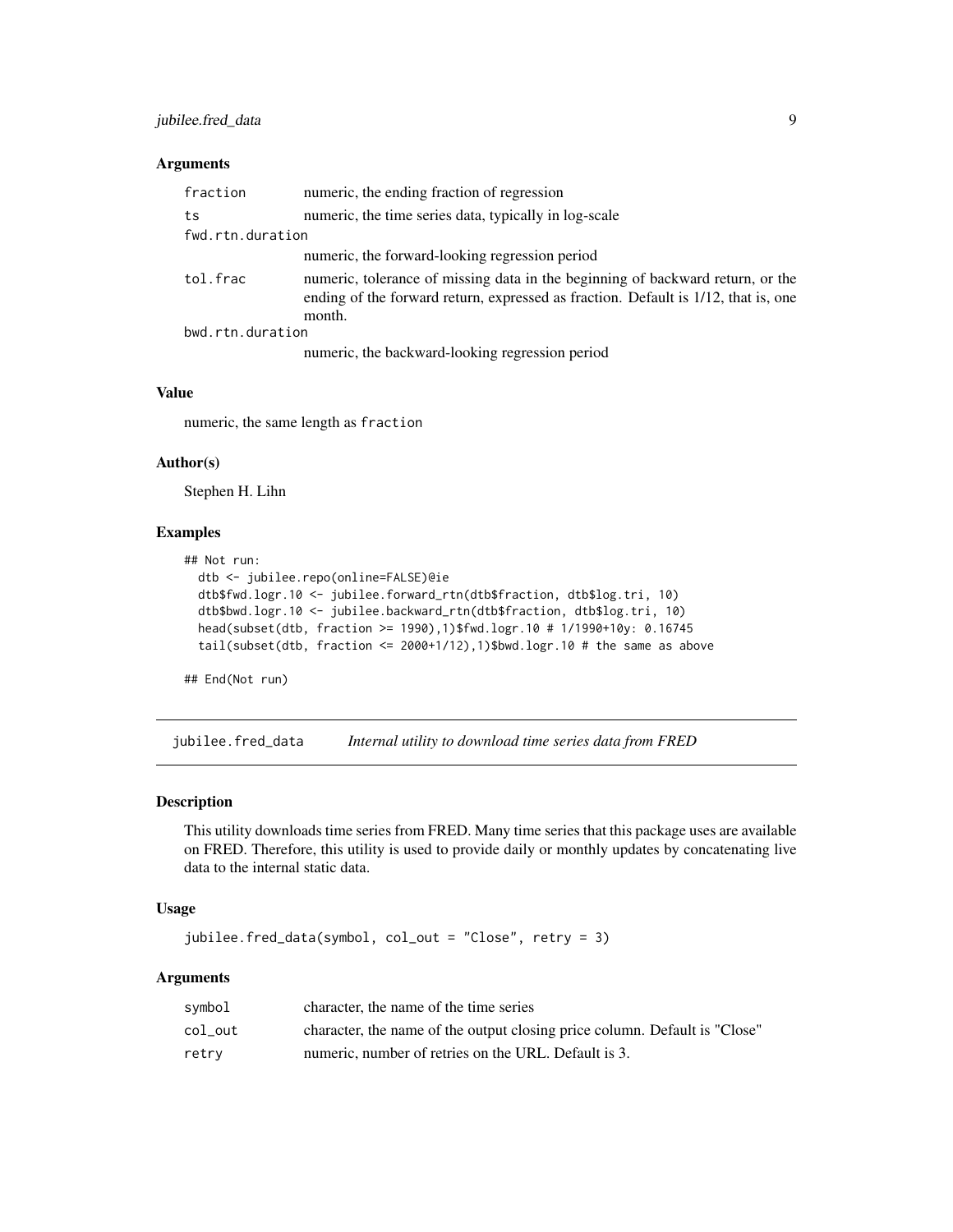# Value

The xts object for the time series

#### Examples

```
## Not run:
   jubilee.fred_data("VIXCLS") # VIX
```
## End(Not run)

jubilee.locate\_file *Internal utility to locate static file*

# Description

This utility returns the path to internal file

## Usage

```
jubilee.locate_file(local_file, stop = TRUE)
```
## Arguments

| local file | character, the file name of an internal file.                       |
|------------|---------------------------------------------------------------------|
| stop       | logical, whether to stop if file can't be located. Default is TRUE. |

# Value

The path to the file, or else, an empty string

## Author(s)

Stephen H. Lihn

# Examples

jubilee.locate\_file("UNRATE.csv")

<span id="page-9-0"></span>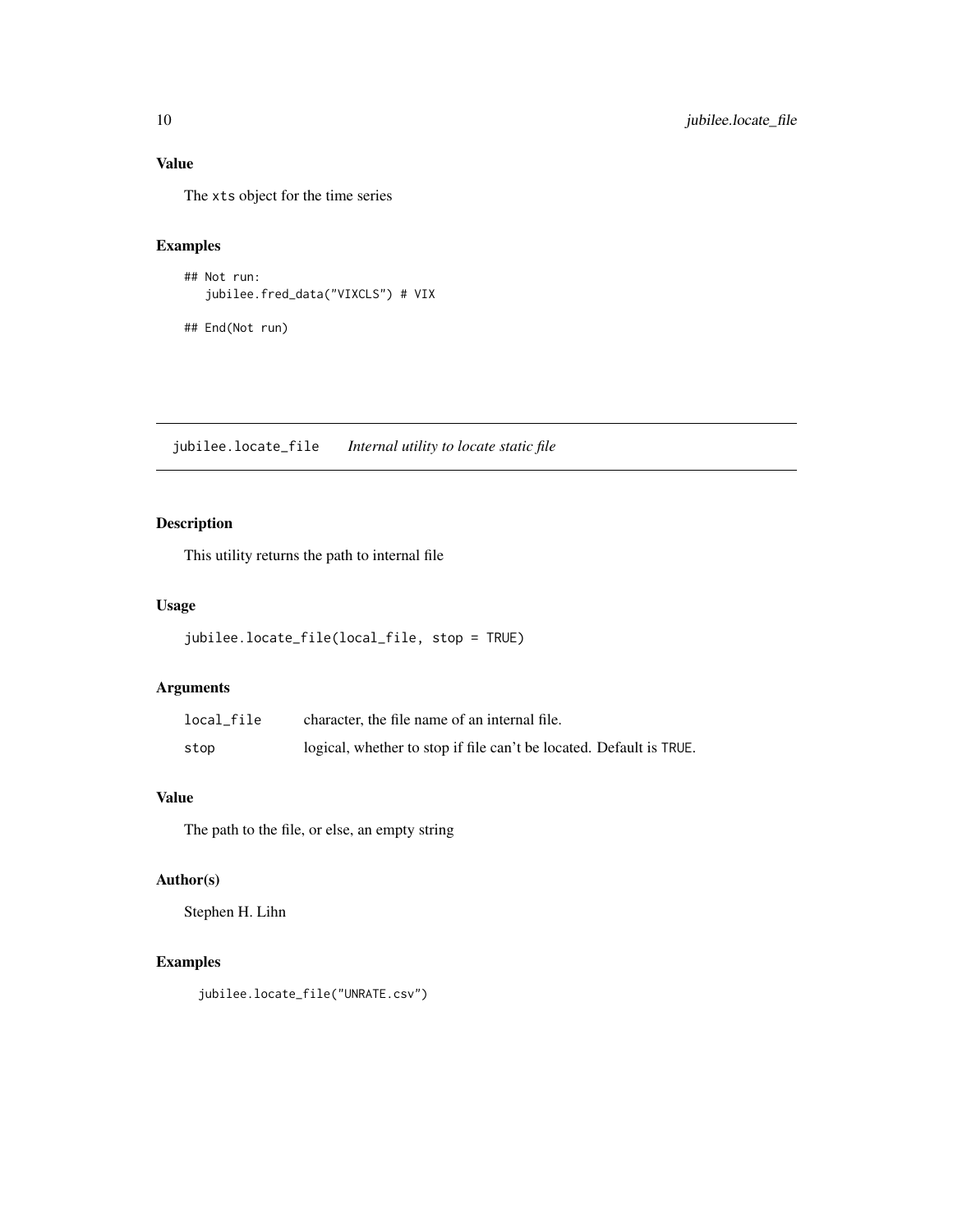<span id="page-10-0"></span>jubilee.macro\_cost *Calculate the cost function of the macro model*

#### Description

This utility calculates the cost function of the macro model according to the squared error sum with penaty parameter. This utility can be used to experiment more sophisticated optimization schemes.

#### Usage

```
jubilee.macro_cost(dtb, rs, penalty = c(1, 1, 1), new.tb3ms = NA,
 new(gs10 = NA)
```
#### Arguments

| dtb       | data table, usually this is the reg. dtb of the jubilee object                         |
|-----------|----------------------------------------------------------------------------------------|
| rs        | the list returned from jubilee.macro_fit                                               |
| penalty   | numeric, the penalty vector for the 6 models. Default is $c(1,1,1)$ .                  |
| new.tb3ms | numeric, vector of new rate. tb3ms with length equal to NROW of dtb. Default<br>is NA. |
| new.gs10  | numeric, vector of new rate.gs10 with length equal to NROW of dtb. Default<br>is NA.   |

#### Value

The data table containing the "macro.cost" column

#### Author(s)

Stephen H. Lihn

jubilee.macro\_fit *The GUPTY macro model*

#### Description

This utility contains the macro regression models, covering GUPTY: three types of GDP, UNRATE (unemployment rate), Payroll, and Treasury yield curve. TCU (total capacity utilization) is also covered in the model but less recommended. Given the in-sample time periods, it will perform model regressions and return a list storing relavant information about the result. The purpose of this method is to automate the regression and facilitate programatic cross validation.

#### Usage

```
jubilee.macro_fit(dtb, N, K, unrate.frac.start, gdp.frac.start, frac.end,
 cv.frac.end)
```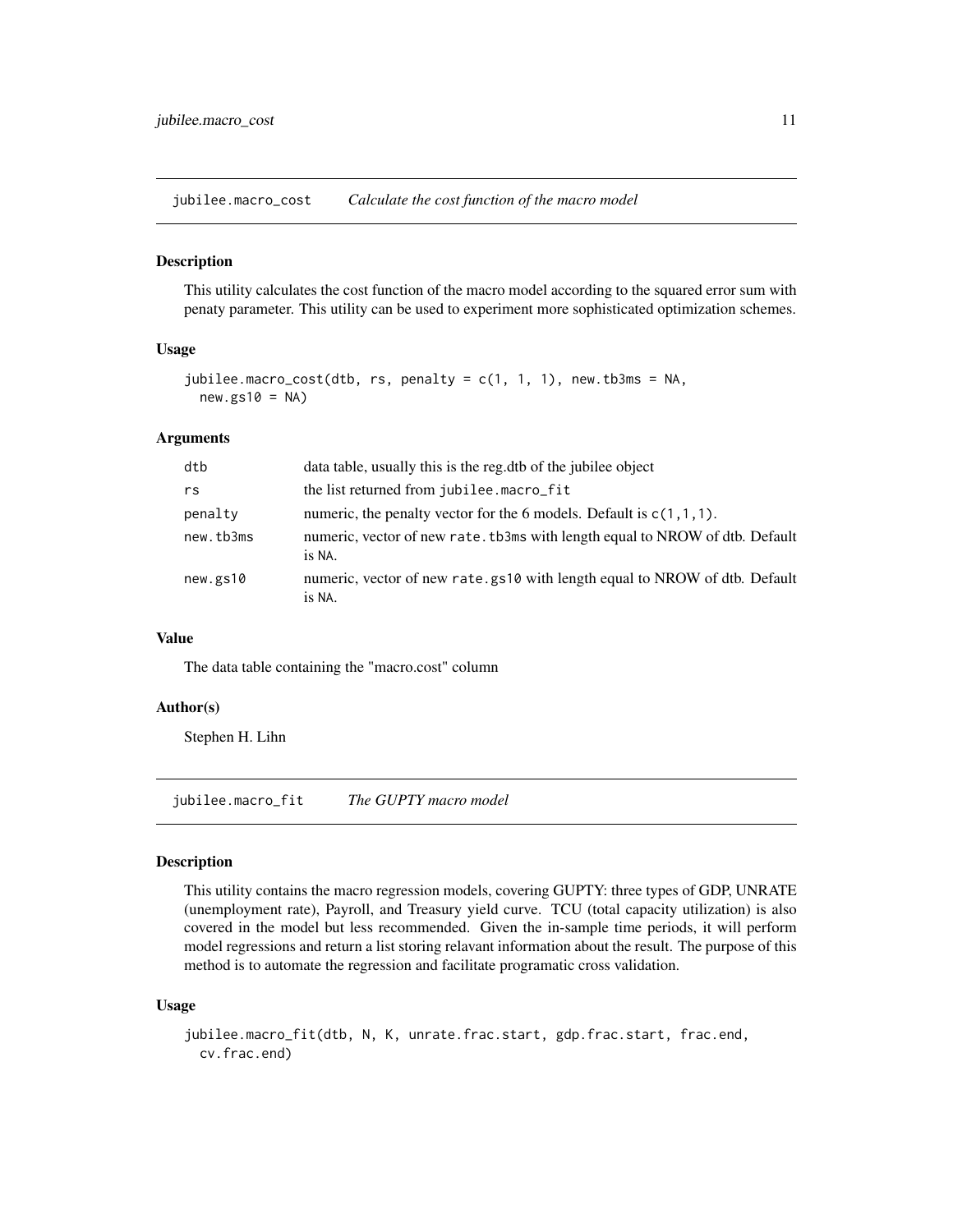#### <span id="page-11-0"></span>Arguments

| dtb               | data table, usually this is the reg.dtb of the jubilee object                                                      |  |
|-------------------|--------------------------------------------------------------------------------------------------------------------|--|
| Ν                 | numeric, number of years for GDP log-return calculation in GDP models                                              |  |
| K                 | numeric, number of years for GDP log-return calculation in Payroll and TCU<br>models                               |  |
| unrate.frac.start |                                                                                                                    |  |
|                   | numeric, starting fraction of unrate regression time period                                                        |  |
|                   | gdp.frac.start numeric, starting fraction of gdp regression time period                                            |  |
| frac.end          | numeric, ending fraction of regression time period. This is also the starting<br>fraction of cross-validation.     |  |
| cv.frac.end       | numeric, ending fraction of cross-validation time period. Cross validation can<br>be disabled by setting it to NA. |  |

#### Value

The list of data elements and their attributes.

#### Author(s)

Stephen H. Lihn

#### References

Stephen H.T. Lihn, "Business Cycles, Optimal Interest Rate, and Recession Forecast From Yield Curve, Unemployment, GDP, and Payrolls." Available at SSRN: [https://ssrn.com/abstract=](https://ssrn.com/abstract=3422278) [3422278](https://ssrn.com/abstract=3422278)

### Examples

```
## Not run:
 repo <- jubilee.repo()
 ju <- jubilee(repo@ie, 45, 20)
 N < -4K < -1.5rs <- jubilee.macro_fit(ju@reg.dtb, N, K, 1950, 1960, 2010, 2019)
## End(Not run)
```
jubilee.macro\_predict *Prediction from UNRATE and GDP models*

#### Description

This utility performs the prediction from the linear models of UNRATE and GDP. The purpose of this method is to automate the prediction and to allow users experimenting optimization on the natural rate of interest.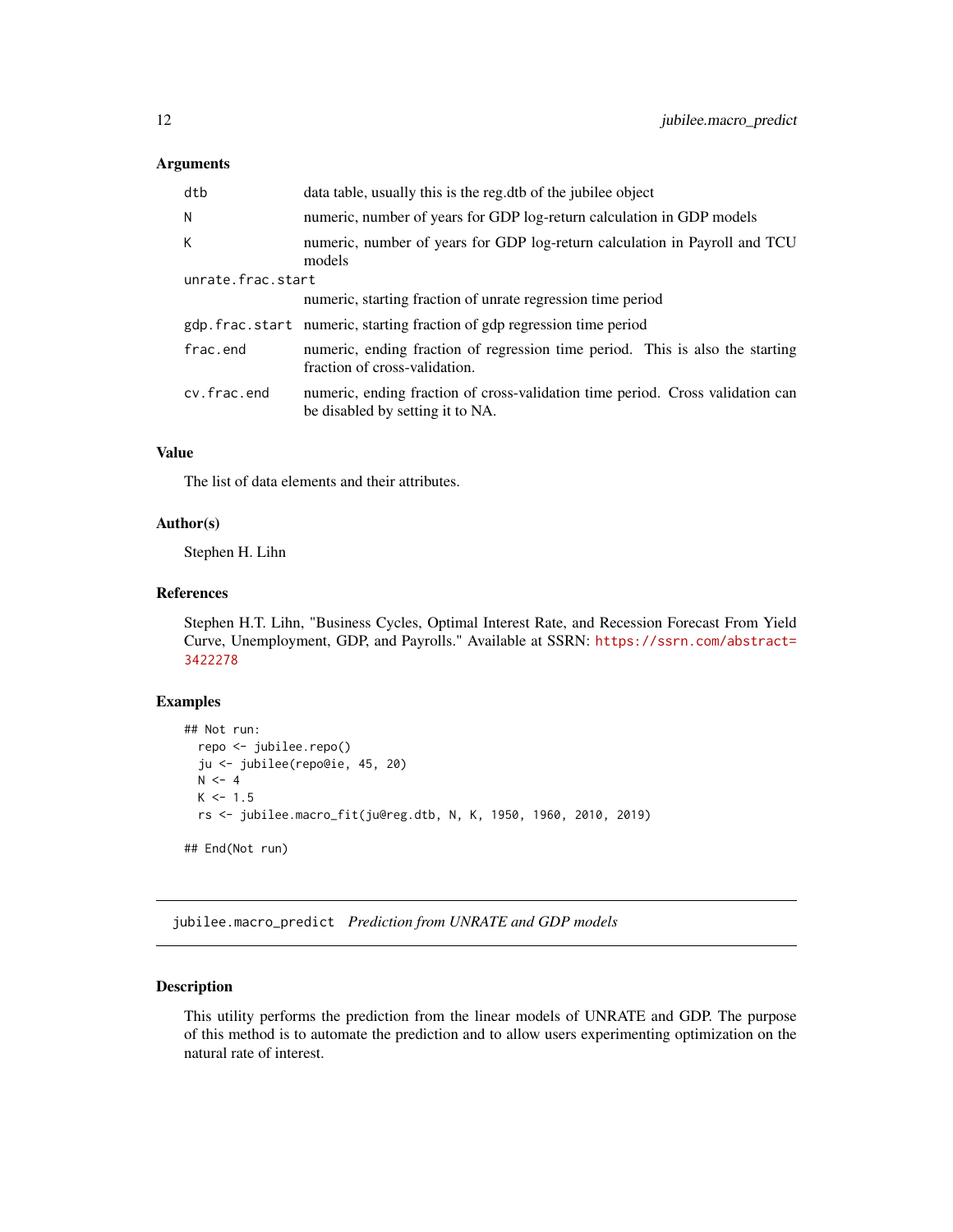## <span id="page-12-0"></span>jubilee.mcsapply 13

#### Usage

jubilee.macro\_predict(dtb, rs, new.tb3ms = NA, new.gs10 = NA)

#### Arguments

| dtb       | data table, usually this is 1m. dtb of the rs object, with GDP log-return percent<br>(logrp.N, logrp.K) calculated.    |
|-----------|------------------------------------------------------------------------------------------------------------------------|
| rs        | the list returned from jubilee.macro_fit, which provides regression parame-<br>ters for the prediction (not the data). |
| new.tb3ms | numeric, vector of new rate. tb3ms with length equal to NROW of dtb. Default<br>is NA.                                 |
| new.gs10  | numeric, vector of new rate.gs10 with length equal to NROW of dtb. Default<br>is NA.                                   |

# Value

The data table containing the predictions and all the required input columns

#### Author(s)

Stephen H. Lihn

jubilee.mcsapply *Wrapper to calculate* sapply *using multi-core*

#### Description

This utility calculates sapply using multi-core capability. It is a simple wrapper on simplify2array and parallel::mclapply. It is particularly convenient on Linux and Mac when parallelism saves significant amount of computing time.

#### Usage

```
jubilee.mcsapply(x, FUN, ...)
```
#### Arguments

|                      | numeric                                         |
|----------------------|-------------------------------------------------|
| FUN                  | the function to be applied to each element of x |
| $\ddot{\phantom{0}}$ | optional arguments to FUN                       |

#### Value

numeric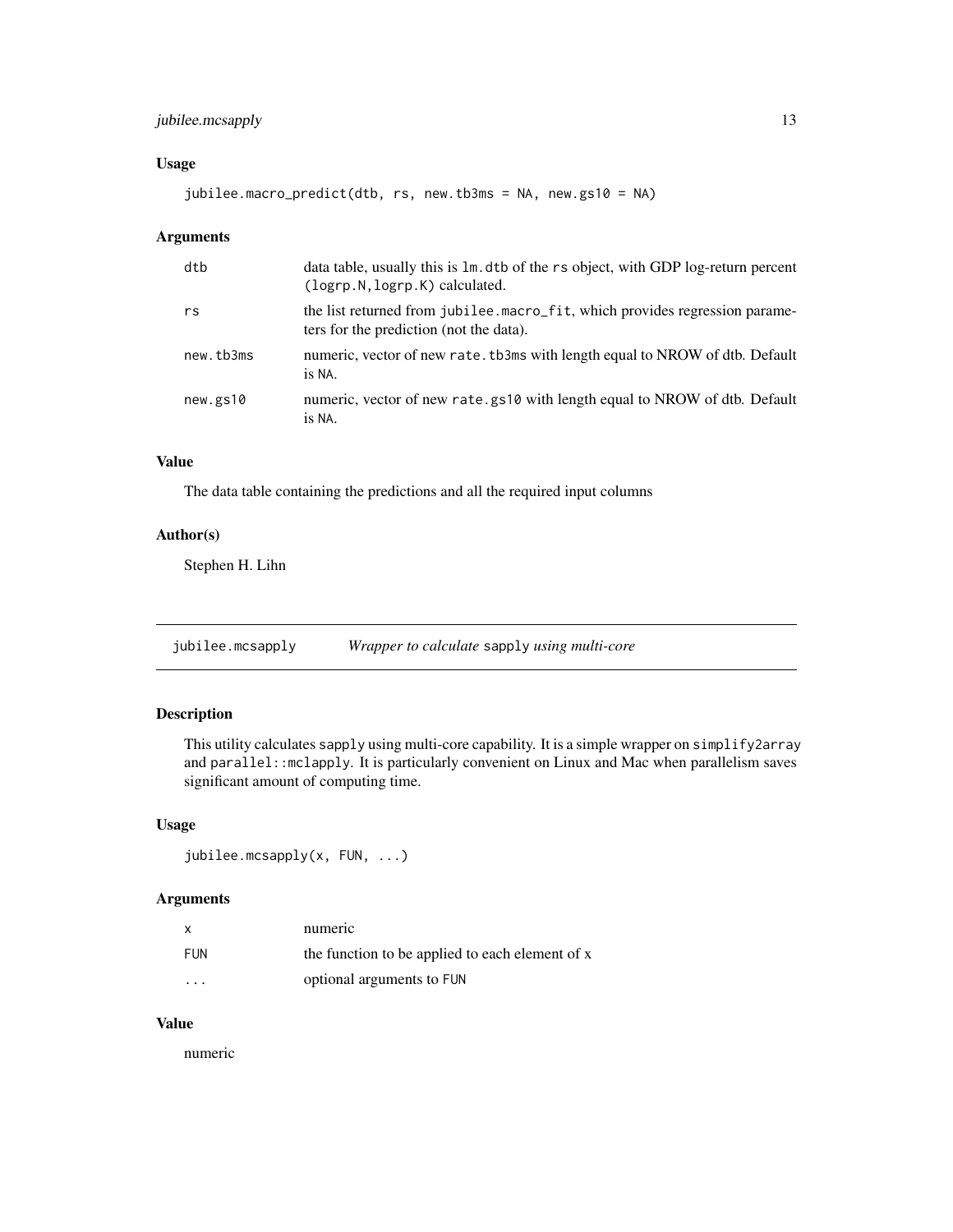#### Author(s)

Stephen H. Lihn

#### Examples

```
a \leftarrow \text{seq}(1,100)jubilee.mcsapply(a, function(x) x^2) # use multi-core!
```
jubilee.ols *Internal utility to calculate OLS regression*

## Description

Calculate the OLS regression for a given time series and fraction

#### Usage

jubilee.ols(fraction, ts, lookback.channel, tol.frac = 1/6)

## Arguments

| fraction         | numeric, the ending fraction of regression                                                                            |
|------------------|-----------------------------------------------------------------------------------------------------------------------|
| ts               | numeric, the time series data                                                                                         |
| lookback.channel |                                                                                                                       |
|                  | numeric, the backward-looking regression period                                                                       |
| tol.frac         | numeric, tolerance of missing data in the beginning, expressed as fraction. De-<br>fault is 1/6, that is, two months. |

# Value

data.table with columns of fraction,lm.a,lm.y,lm.r

#### Author(s)

Stephen H. Lihn

# References

See Section 2.3 of Stephen H.T. Lihn, "Jubilee Tectonic Model: Forecasting Long-Term Growth and Mean Reversion in the U.S. Stock Market." Available at [http://dx.doi.org/10.2139/ssrn.](http://dx.doi.org/10.2139/ssrn.3156574) [3156574](http://dx.doi.org/10.2139/ssrn.3156574)

<span id="page-13-0"></span>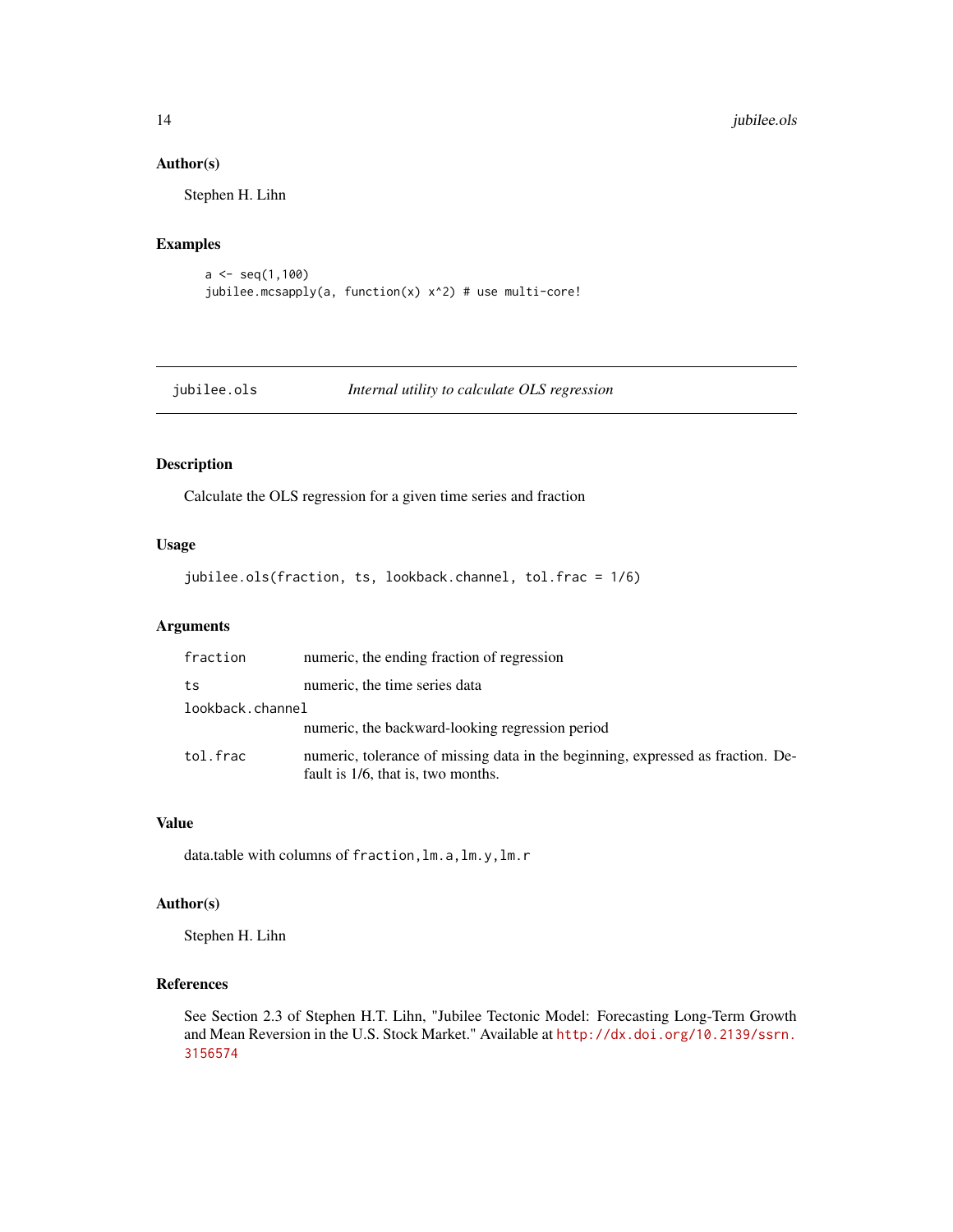## <span id="page-14-0"></span>jubilee.optimal\_tb3ms 15

#### Examples

```
## Not run:
 dtb <- jubilee.repo(online=FALSE)@ie
 df <- jubilee.ols(dtb$fraction, dtb$log.tri, 50)
 subset(df, fraction > 1970 & fraction < 1970.05)
 # fraction lm.a lm.r lm.y
 # 1970.042 11.86401 0.1007617 0.02103105
## End(Not run)
```
jubilee.optimal\_tb3ms *Calculate the optimal TB3MS*

## Description

This utility calculates the optimal TB3MS using the analytic solution.

#### Usage

```
jubilee.optimal_tb3ms(dtb, rs, penalty = c(1, 1, 1))
```
## Arguments

| dtb     | data table, usually this is 1m. dtb of the rs object, with GDP log-return percent<br>$(logrp.N, logrp.K)$ calculated. |
|---------|-----------------------------------------------------------------------------------------------------------------------|
| rs      | the list returned from jubilee.macro_fit.                                                                             |
| penalty | numeric, the penalty vector for the models. Default is $c(1,1,1)$ .                                                   |

# Value

The data table containing the "optimal.tb3ms" column

# Author(s)

Stephen H. Lihn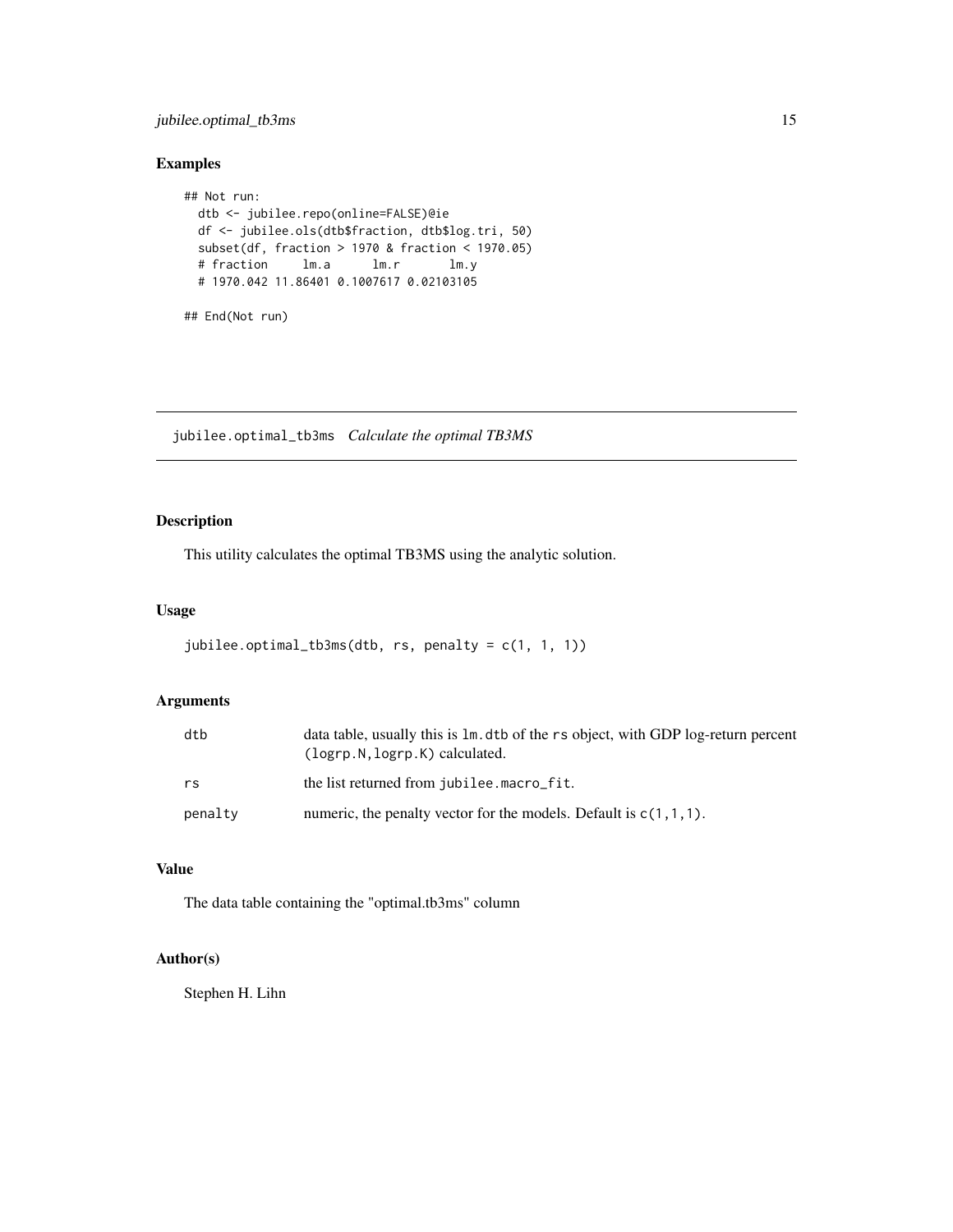<span id="page-15-0"></span>jubilee.predict *Make prediction based on linear regression*

# Description

Make prediction based on the linear regression of the forward return. Refer to the tutorial for more detail.

#### Usage

jubilee.predict(object, lm, data)

jubilee.predict\_real(object, lm, data)

#### Arguments

| object         | object of jubilee class                                     |
|----------------|-------------------------------------------------------------|
| 1 <sub>m</sub> | the linear model                                            |
| data           | data used to predict (similar to newdata of stats::predict) |

#### Value

data.table containing the prediction

#### Author(s)

Stephen H. Lihn

#### References

See Section 7 of Stephen H.T. Lihn, "Jubilee Tectonic Model: Forecasting Long-Term Growth and Mean Reversion in the U.S. Stock Market." Available at [http://dx.doi.org/10.2139/ssrn.](http://dx.doi.org/10.2139/ssrn.3156574) [3156574](http://dx.doi.org/10.2139/ssrn.3156574)

jubilee.read\_fred\_file

*Internal utility to read FRED file*

#### Description

This utility reads the internal static file, optionally amends with FRED online data, and returns the values of a given symbol.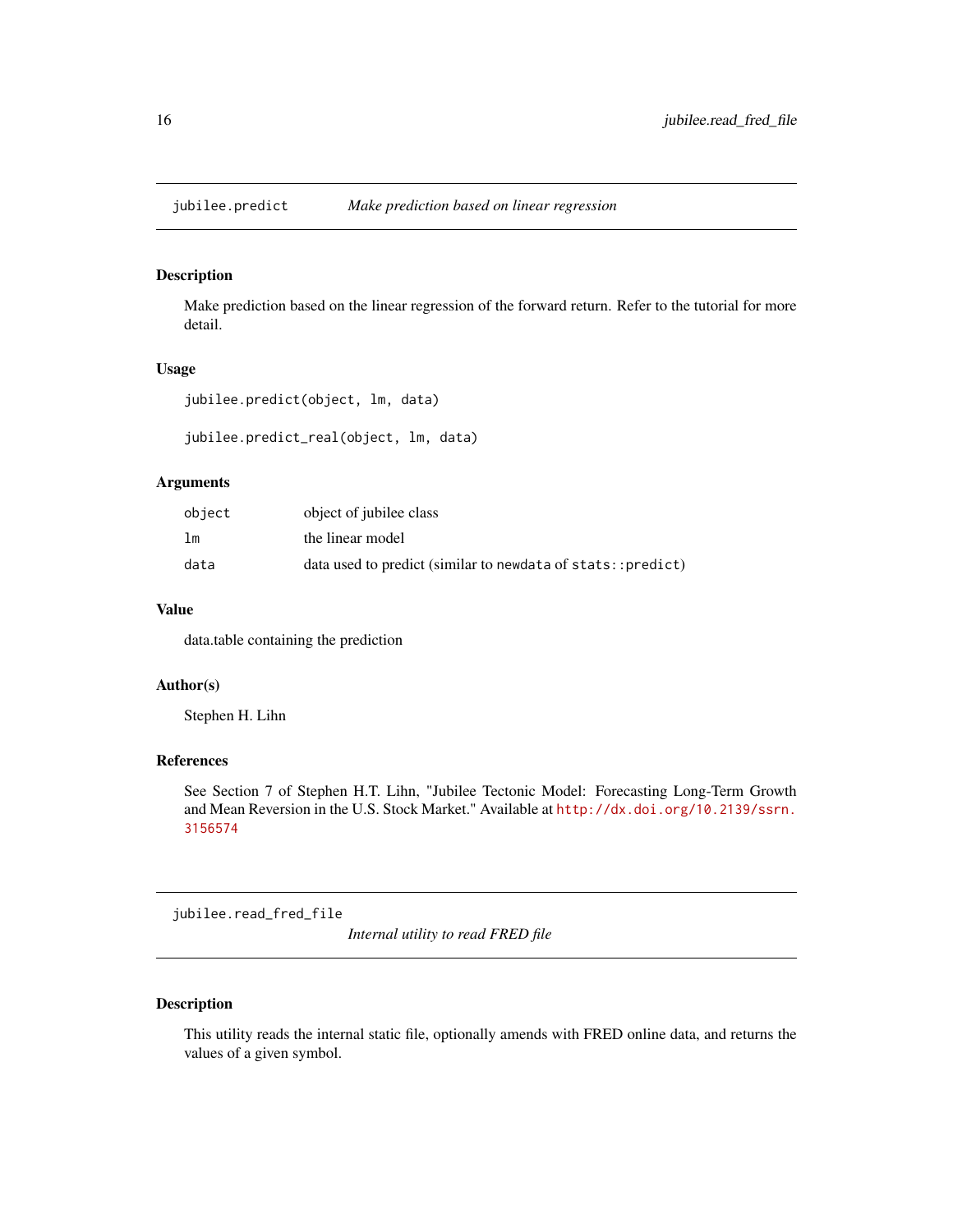## <span id="page-16-0"></span>jubilee.repo 17

#### Usage

```
jubilee.read_fred_file(fraction, local_file, symbol, online = FALSE,
 daily_symbol = NULL, period = "M")
```
#### Arguments

| fraction        | numeric, the fraction to return the value. The utility will lookup within a month<br>to find value. For debug purpose, set it to NULL, and the intermediate data table<br>will be returned. |
|-----------------|---------------------------------------------------------------------------------------------------------------------------------------------------------------------------------------------|
| local file      | character, the file name of an internal file. For debug purpose, set it to NULL,<br>and the process will initiate the source data from FRED via symbol, instead of<br>a local file.         |
| symbol          | character, the FRED symbol.                                                                                                                                                                 |
| online          | logical, whether to fetch online data from FRED. Default is FALSE.                                                                                                                          |
| $dailv$ _symbol | character, the FRED symbol to read daily data that supplements the monthly<br>data. Default is NULL.                                                                                        |
| period          | charater, length-1 string indicating the data period of the symbol. M is monthly,<br>Q is quarterly. Default is M.                                                                          |

#### Value

The values of the symbol, numeric with the same length as fraction.

#### Author(s)

Stephen H. Lihn

# Examples

```
## Not run:
 repo <- jubilee.repo(online=FALSE)
 a <- jubilee.read_fred_file(repo@ie$fraction, "BAA.csv", "BAA")
 tail(a)
## End(Not run)
```
jubilee.repo *Constructor of* jubilee.repo *class*

## Description

Construct a jubilee.repo class by combining data from that of Robert Shiller since 1871, historical stock market data from 1802 to 1987 by William Schwert, 3-month Treasury bill rate, gold price, and several other economic time series from FRED. Optionally, this function can fetch more recent data from the website of Robert Shiller and Federal Reserve FRED website if the R session has connection to the internet.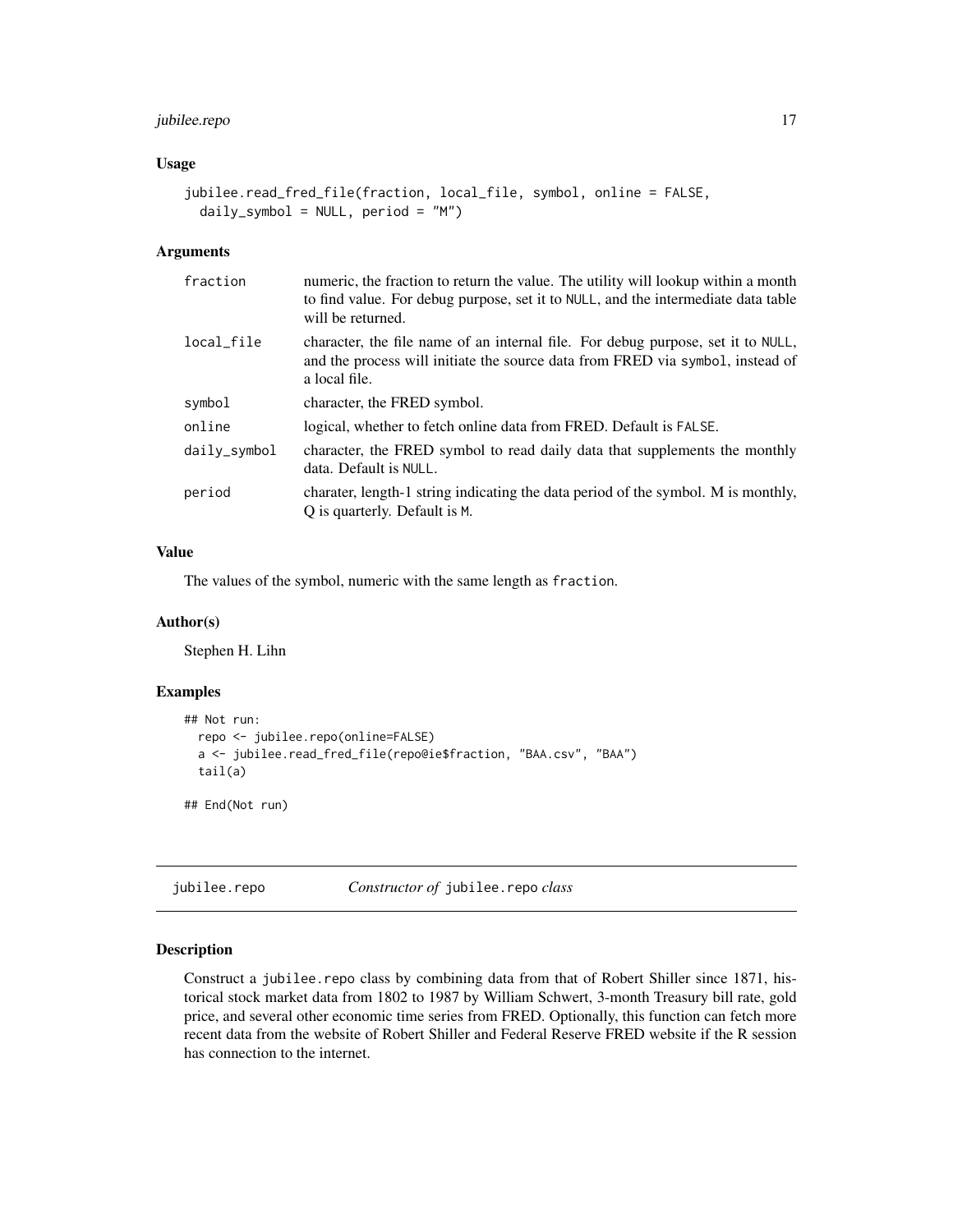#### <span id="page-17-0"></span>Usage

```
jubilee.repo(online = TRUE, force = TRUE)
```
#### Arguments

| online | logical, indicating whether to fetch data from online resource or not. Default is<br>TRUE.                                                        |
|--------|---------------------------------------------------------------------------------------------------------------------------------------------------|
| force  | logical, if FALSE, allowed to retrieve previous object stored in option. The<br>FALSE setting overrides the online=TRUE setting. Default is TRUE. |

## Value

An object of jubilee.repo class

#### Author(s)

Stephen H. Lihn

#### Examples

```
## Not run:
 repo <- jubilee.repo(online=FALSE)
 dtb <- repo@ie
 tail(dtb,1)
```
## End(Not run)

jubilee.repo-class *The jubilee repository class*

### Description

This S4 class stores the raw data for the jubilee package

#### Slots

```
call The match.call slot
```
ie data.table, contains the combined data from ie.raw, ws, and inflation.

yield.inversion numeric, the fractions of yield curve inversion

raw.ie data.table, contains the data from ie\_data.xls of Robert Shiller

ws data.table, contains the historical market return data from William Schwert

inflation data.table, contains the historical inflation data from Minneapolis FED

comm.int data.table, contains the historical commercial interest rate

tb3ms data.table, contains the historical 3-month Treasury bill rate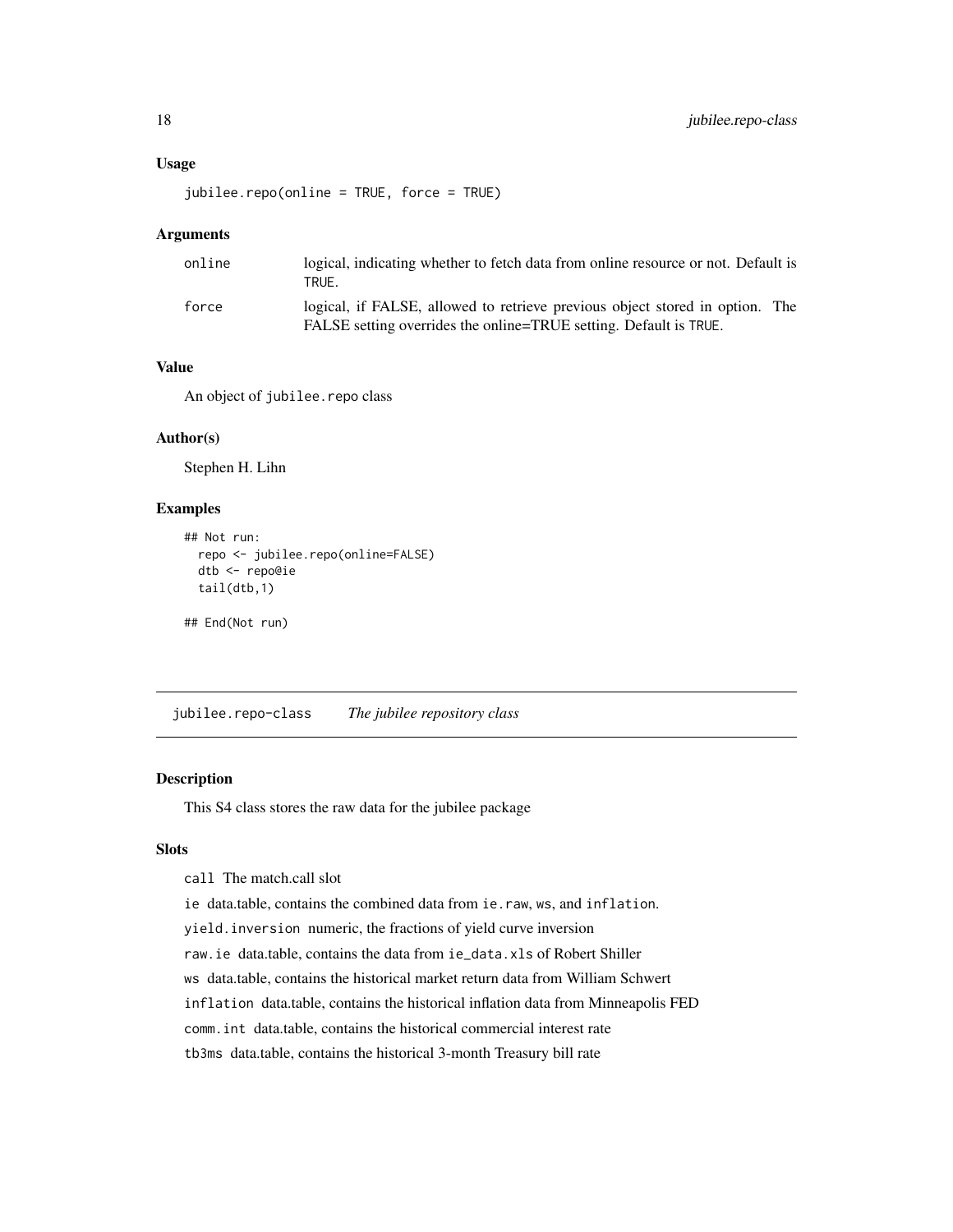<span id="page-18-0"></span>gold data.table, contains the historical monthly gold prices gold2 data.table, contains the historical annual gold prices create.time POSIXct, records the creation time of this object.

jubilee.repo.config *Configuration of jubilee's data repository*

#### Description

This utility stores the data configuration for the jubilee's data repository. This is used internally to provide proper abstraction to the data sources, such as file name, URL, FRED symbol, column name, decimal format, etc.

#### Usage

jubilee.repo.config()

#### Value

The list of data elements and their attributes.

#### Author(s)

Stephen H. Lihn

# Examples

```
c <- jubilee.repo.config()
c$ie$url
```
jubilee.std\_fault\_line

*Standard fault line data sets*

#### Description

This method defines a collection of standard fault line data sets that have been analyzed and optimized in the research. It is intended for end users to produce standard regressions, forecasts, and charts quickly.

#### Usage

jubilee.std\_fault\_line(name)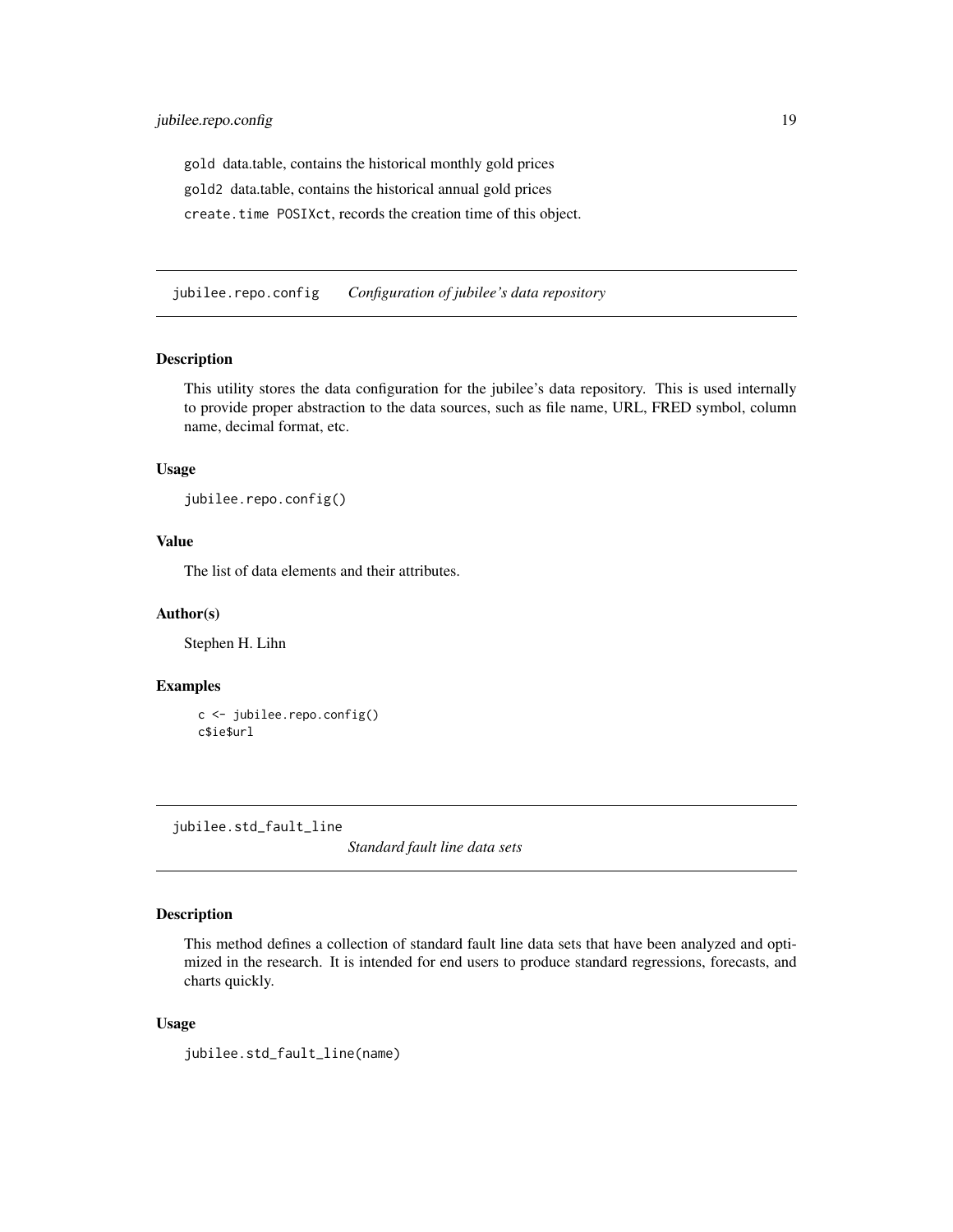#### <span id="page-19-0"></span>**Arguments**

name character, the name of the collection. If "list" is supplied, the list of names will be returned. If a numeric array is supplied, it will be converted to a matrix format.

#### Value

numeric, pairs of fault lines, each is c(year, delta)

#### Author(s)

Stephen H. Lihn

#### Examples

```
jubilee.std_fault_line("r_nom_f10_5ftr_4fl")
jubilee.std_fault_line("r_nom_f20_5ftr_2fl")
jubilee.std_fault_line("r_nom_f20_5ftr_2fl_ramp5y")
```
jubilee.yield\_inversion

*List of dates for yield curve inversion*

## Description

List of dates for yield curve inversion, generally compliant to the dating of business cycles after WWII in the U.S.. This data is also stored in the yield. inversion slot in the jubilee.repo object.

#### Usage

jubilee.yield\_inversion()

# Value

numeric, in the unit of fraction.

#### Author(s)

Stephen H. Lihn

#### Examples

jubilee.yield\_inversion()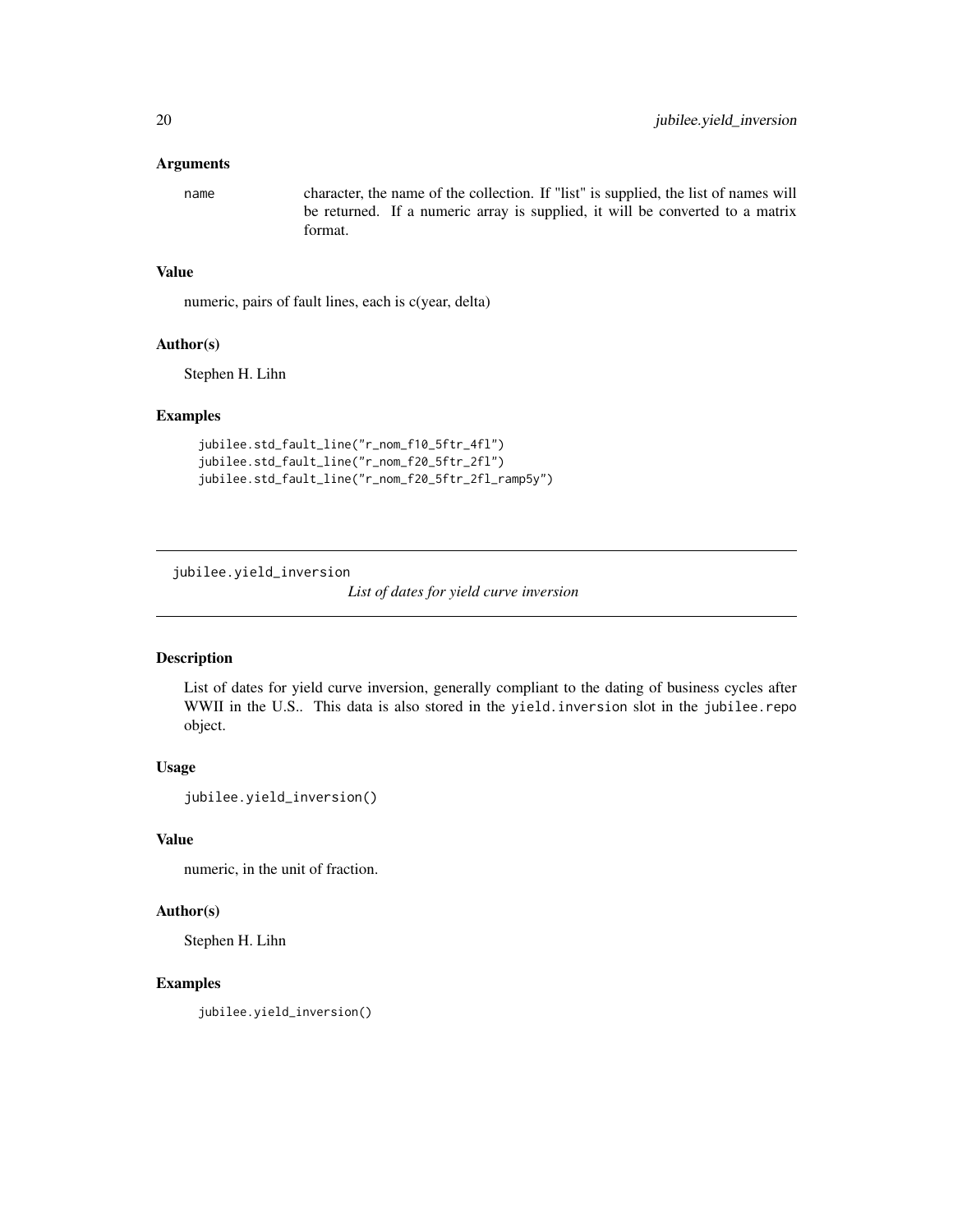<span id="page-20-0"></span>

#### Description

Construct an tri.wave object to simulate the triangular wave model.

# Usage

tri.wave()

#### Value

an object of tri.wave class

#### Author(s)

Stephen H. Lihn

#### Examples

w <- tri.wave()

tri.wave class *The triangular wave model class*

# Description

This S4 class defines the parameters in the triangular wave model.

#### Slots

call the match.call slot.

- a.t numeric, the look-back channel in years
- a0 numeric, the look-back channel in years
- s1 numeric, the forward return duration in years
- s2 numeric, the start fraction of in-sample training period
- y.mean numeric, the end fraction of in-sample training period
- y.amp numeric, the end fraction of in-sample training period
- y.t numeric, the end fraction of in-sample training period
- y.p numeric, the end fraction of in-sample training period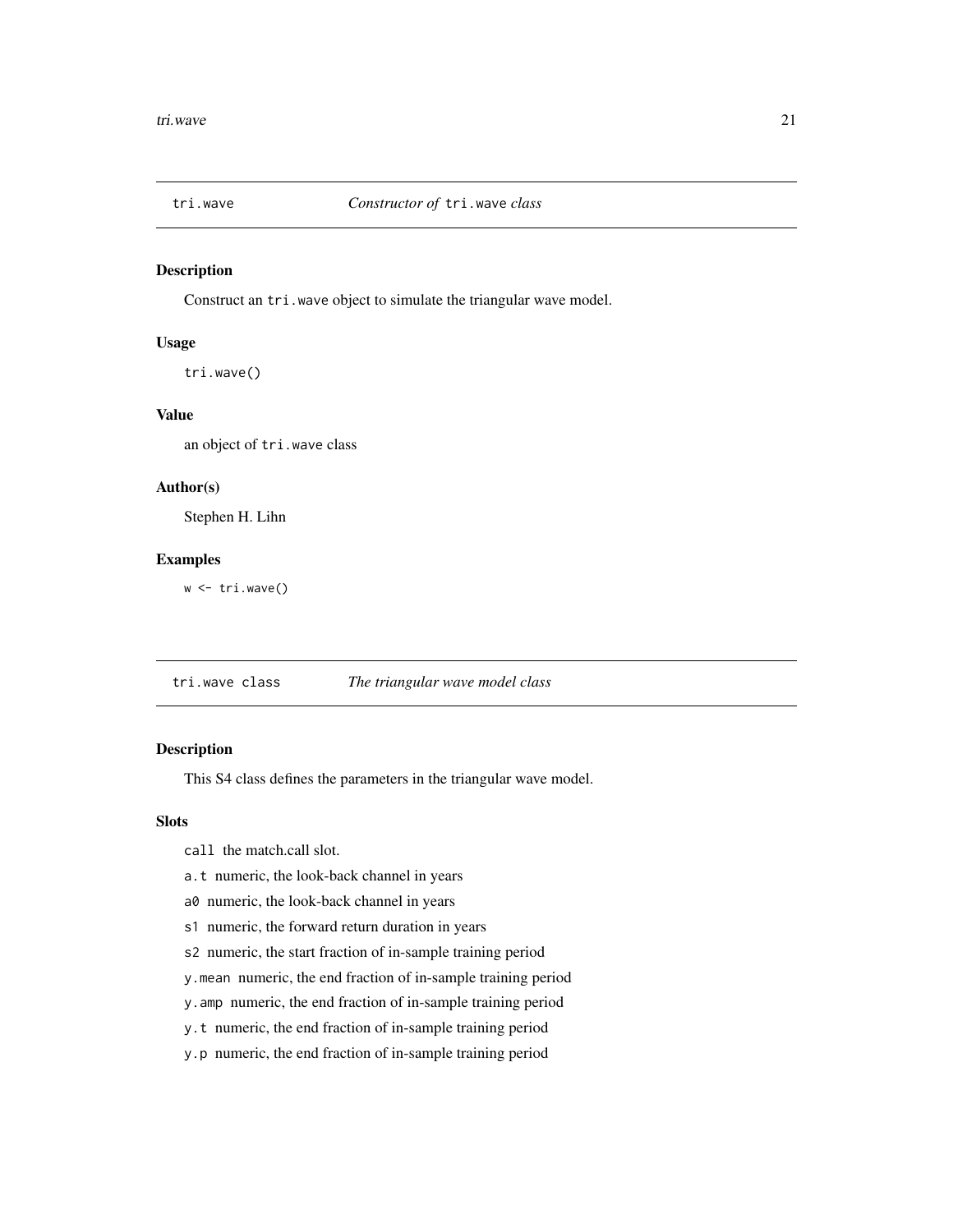# <span id="page-21-0"></span>References

See Section 4 of Stephen H.T. Lihn, "Jubilee Tectonic Model: Forecasting Long-Term Growth and Mean Reversion in the U.S. Stock Market." Available at [http://dx.doi.org/10.2139/ssrn.](http://dx.doi.org/10.2139/ssrn.3156574) [3156574](http://dx.doi.org/10.2139/ssrn.3156574)

#### triangle *Methods of triangular wave model*

## Description

Methods of triangular wave model

## Usage

```
triangle(t, p)
tri.wave.s(object, t)
tri.wave.a(object, t)
tri.wave.y(object, t)
tri.wave.x(object, t)
tri.wave.logr.y(object, t, p)
tri.wave.logr(object, t, p)
tri.wave.logr.semi(object, t)
tri.wave.logr.quarter(object, t)
```
#### Arguments

|        | the time vector in fraction     |
|--------|---------------------------------|
| - p    | the period of the triangle wave |
| object | the object of tri. wave class   |

#### Value

numeric

#### Author(s)

Stephen H. Lihn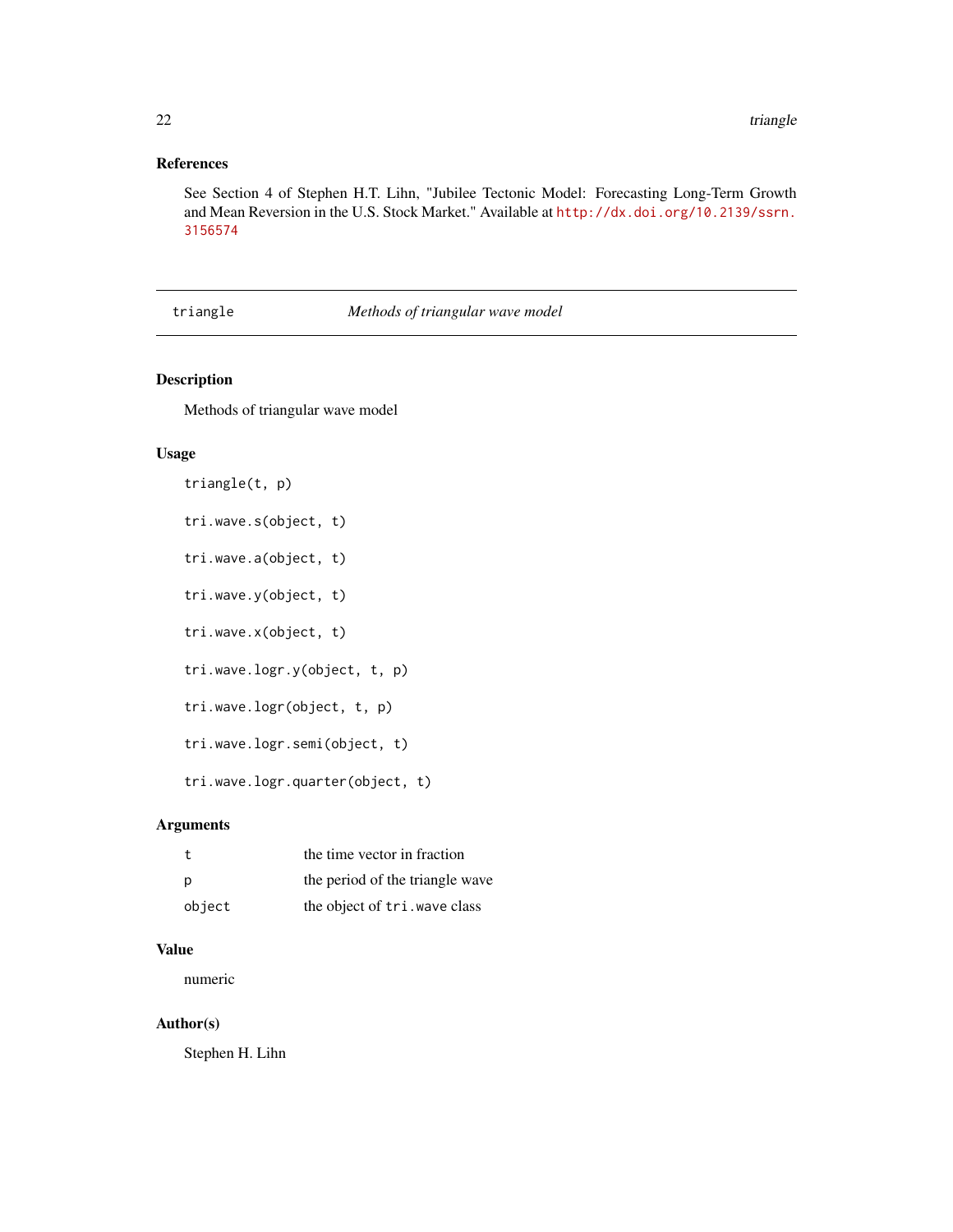#### triangle 23

# References

See Section 4 of Stephen H.T. Lihn, "Jubilee Tectonic Model: Forecasting Long-Term Growth and Mean Reversion in the U.S. Stock Market." Available at [http://dx.doi.org/10.2139/ssrn.](http://dx.doi.org/10.2139/ssrn.3156574) [3156574](http://dx.doi.org/10.2139/ssrn.3156574)

# Examples

```
w <- tri.wave()
t <- seq(1900, 2000, by=1)
tri.wave.y(w, t)
```